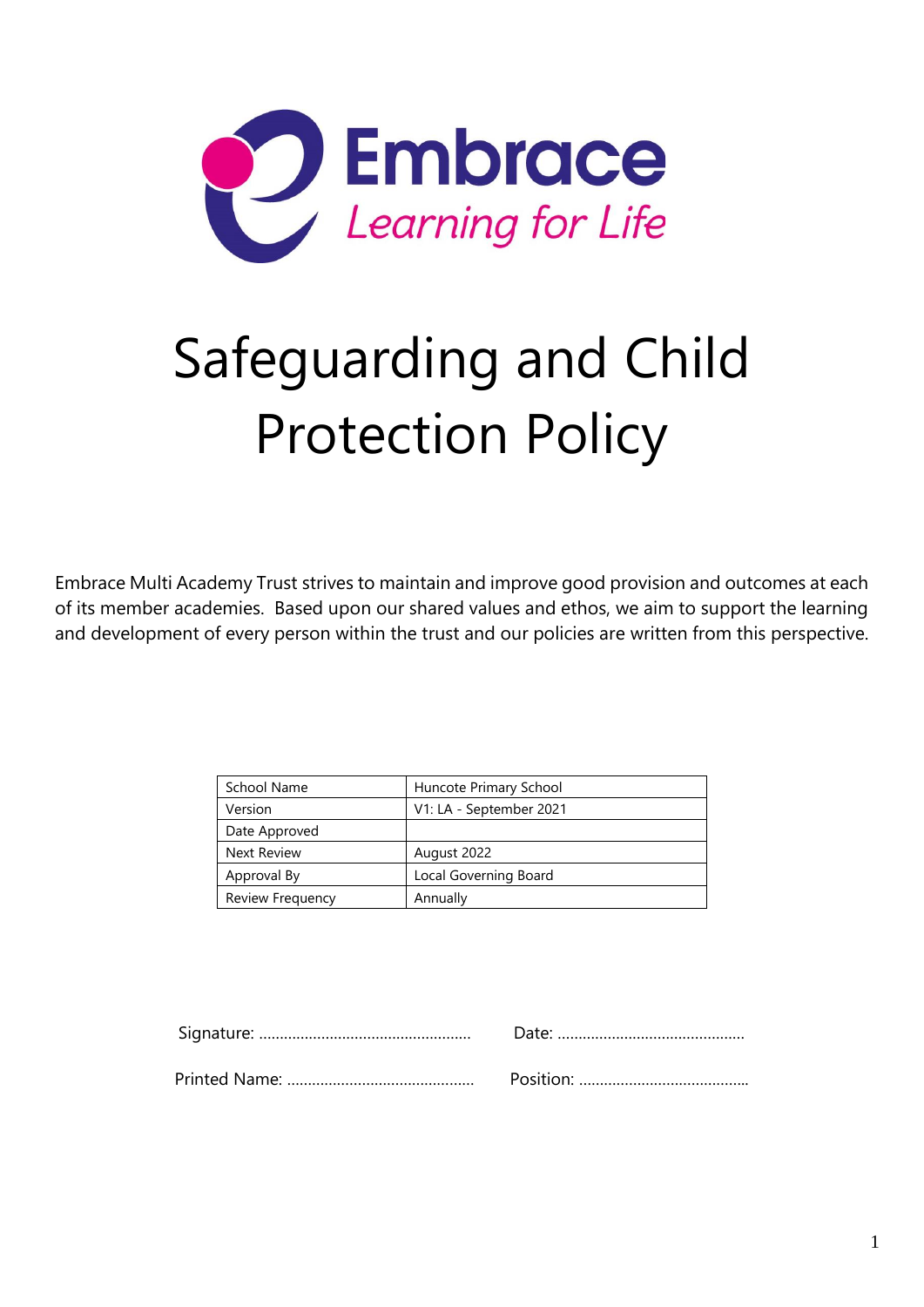|    | Named staff & contacts                                                                                                                                                                                                                                                                                                                         | 3  |
|----|------------------------------------------------------------------------------------------------------------------------------------------------------------------------------------------------------------------------------------------------------------------------------------------------------------------------------------------------|----|
|    | 1. Introduction                                                                                                                                                                                                                                                                                                                                | 4  |
|    | 2. Safeguarding Commitment                                                                                                                                                                                                                                                                                                                     | 5  |
|    |                                                                                                                                                                                                                                                                                                                                                |    |
|    | 3. Roles and Responsibilities                                                                                                                                                                                                                                                                                                                  | 6  |
|    | General                                                                                                                                                                                                                                                                                                                                        | 6  |
|    | <b>Governing Body</b>                                                                                                                                                                                                                                                                                                                          | 6  |
|    | Headteacher                                                                                                                                                                                                                                                                                                                                    | 7  |
|    | Designated Safeguarding Lead                                                                                                                                                                                                                                                                                                                   | 8  |
|    | 4. Records, Monitoring and Transfer                                                                                                                                                                                                                                                                                                            | 9  |
|    | 5. Support for Pupils and School Staff<br>(includes mental health, peer on peer abuse, online safety, sexual violence and<br>sexual harassment, children missing, child sexual exploitation and child criminal<br>exploitation, serious violence, so-called honour-based violence, modern slavery<br>and human trafficking, private fostering) | 9  |
| 6. | Working with parents and carers                                                                                                                                                                                                                                                                                                                | 14 |
|    | 7. Other Relevant Policies                                                                                                                                                                                                                                                                                                                     | 14 |
|    | 8. Recruitment and Selection of Staff                                                                                                                                                                                                                                                                                                          | 14 |
|    | Appendix 1 - Procedure to follow in cases of possible, alleged or suspected abuse                                                                                                                                                                                                                                                              | 16 |
|    | Appendix 2 - Procedure for allegations against staff and volunteers                                                                                                                                                                                                                                                                            | 18 |
|    | Appendix 3 - Low-level concerns policy                                                                                                                                                                                                                                                                                                         | 20 |
|    | Appendix 4 - EYFS Policy for the use of Cameras and Mobile Phones                                                                                                                                                                                                                                                                              | 23 |
|    | Appendix 5 - Safeguarding pupils who are vulnerable to extremism and radicalisation                                                                                                                                                                                                                                                            | 23 |
|    | Appendix 6 - Radicalisation and Extremism Risk Assessment                                                                                                                                                                                                                                                                                      | 24 |
|    | Appendix 7 - Female Genital Mutilation                                                                                                                                                                                                                                                                                                         | 25 |
|    | Appendix 8 – Indicators of abuse and neglect                                                                                                                                                                                                                                                                                                   | 26 |
|    | Appendix 9 - Amber Alert Concern Record                                                                                                                                                                                                                                                                                                        | 27 |
|    | Appendix 10 - Red Alert Disclosure Record                                                                                                                                                                                                                                                                                                      | 28 |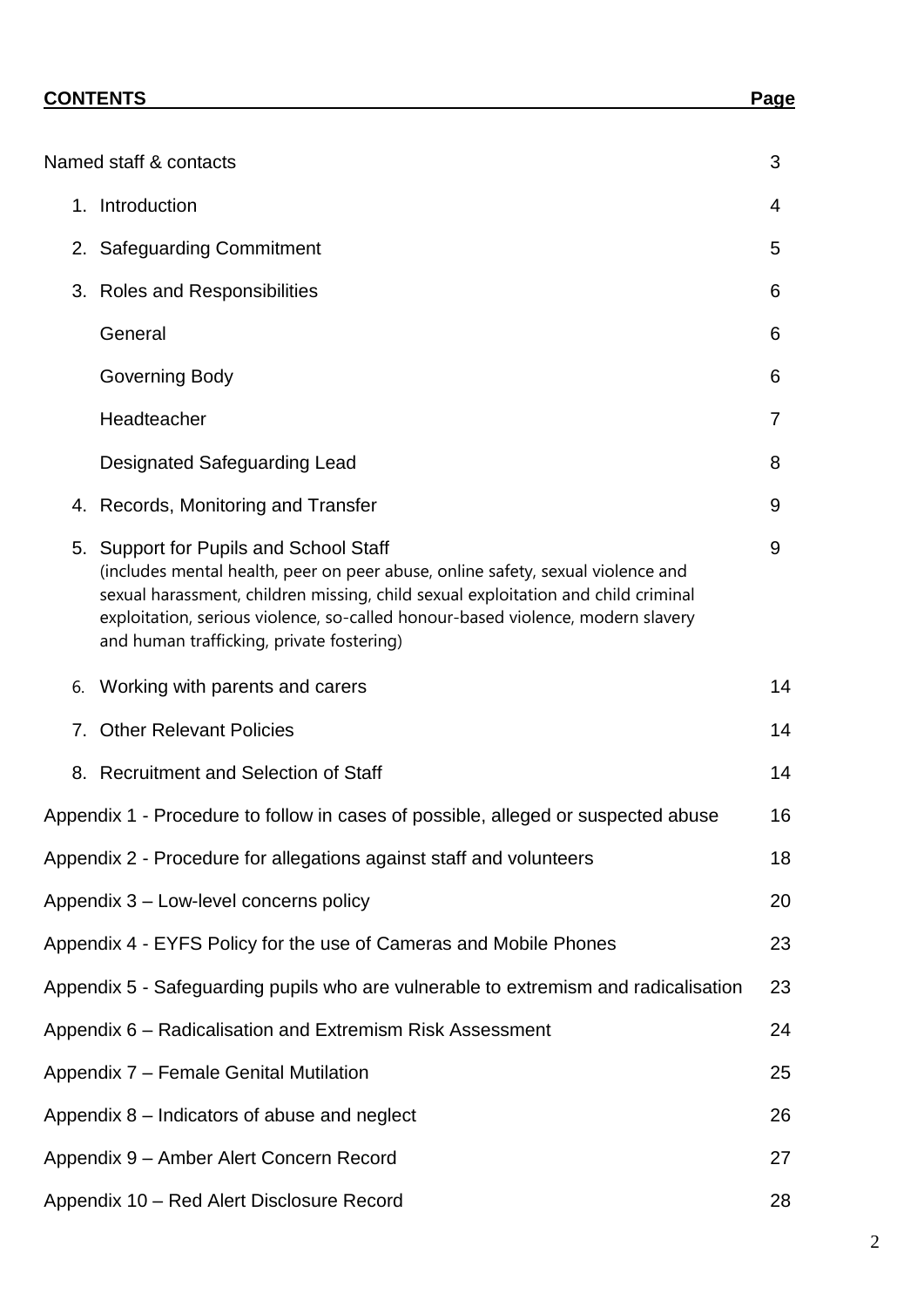#### **Named staff and contacts**

- Designated Safeguarding Lead: Rachel Cumberlidge, Head Teacher
- Deputy Designated Safeguarding Lead: Sally Houghton, Deputy Head Teacher
- Designated Teacher for Children in Care: Rachel Cumberlidge, Head Teacher
- Nominated Safeguarding Governor: Louise Owen
- Safeguarding and Performance Unit contacts:

#### **Head of Service - Safeguarding and Performance Service**

**Service Manager - Safeguarding and Performance Service** Hayley Binley 0116 305 7566 / 07538 562293

#### **LADO / Allegations:**

Kim Taylor / Lovona Brown 0116 305 7597

**Safeguarding Development Officers:** 

Simon Genders 0116 305 7750 Ann Prideaux 0116 305 7317

#### **First Response Children's Duty (Tier 4 Same-day referrals)**

Telephone 0116 3050005 Email [childrensduty@leics.gov.uk](mailto:childrensduty@leics.gov.uk) Address First Response Children's Duty Room 100b County Hall Championship Way Glenfield LE3 8RF

**All other referrals including Early Help (Children & Family Wellbeing) Service** <http://lrsb.org.uk/childreport>

**Early Help queries and Consultation Line** 0116 305 8727

#### **1 Introduction**

1.1 Huncote Primary School fully recognises the contribution it can make to protect children and support pupils in school. The aim of the policy is to safeguard and promote our pupils' welfare,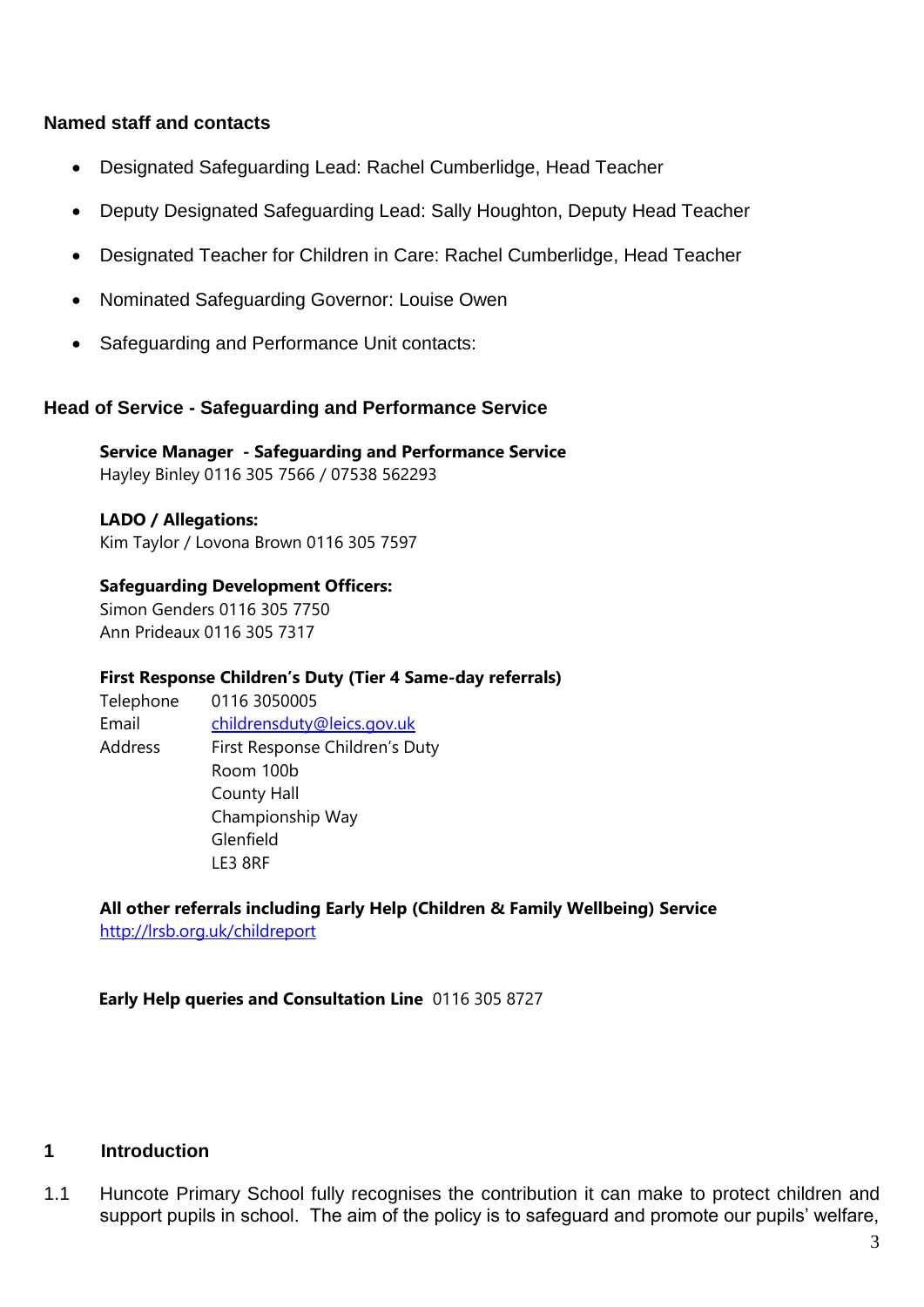safety and health by fostering an honest, open, caring and supportive environment. We encourage children to talk about their worries and to report their concerns to us. The pupils' welfare is of paramount importance.

- 1.2 This policy is consistent with:
	- the legal duty to safeguard and promote the welfare of children, as described in section 157 of the Education Act 2002 and the Statutory guidance "*Keeping children safe in education – Statutory guidance for schools and colleges", 2021* and *"Working Together to Safeguard Children", 2018.*
	- the Leicestershire and Rutland Safeguarding Children Partnership Multi-Agency Safeguarding Arrangements.
- 1.3 There are four main elements to our Safeguarding / Child Protection Policy:
	- **Prevention** (e.g. positive school atmosphere, teaching and pastoral support to pupils, safer recruitment procedures);
	- **Protection** (by following agreed procedures, ensuring staff are trained and supported to respond appropriately and sensitively to Child Protection concerns;
	- **Support** (to pupils and school staff and to children who may have been harmed or abused);
	- **Working with parents** (to ensure appropriate communications and actions are undertaken).
- 1.4 This policy applies to all staff, volunteers, governors and visitors to the school. We recognise that child protection is the responsibility of all adults in school. We will ensure that all parents and other working partners are aware of our child protection policy by mentioning it in our school prospectus, displaying appropriate information in our reception and on the school website and by raising awareness at meetings with parents as appropriate.

#### 1.5 **Extended school activities**

Where the Governing Body provides services or activities directly under the supervision or management of school staff, the school's arrangements for child protection will apply. Where services or activities are provided separately by another body, the Governing Body will seek assurance in writing that the body concerned has appropriate policies and procedures in place to safeguard and protect children (inspecting these where needed) and there are arrangements to liaise with the school on these matters where appropriate. Safeguarding requirements will be included in any lease or hire agreement as a condition of use; and any failure to comply will lead to termination of the agreement.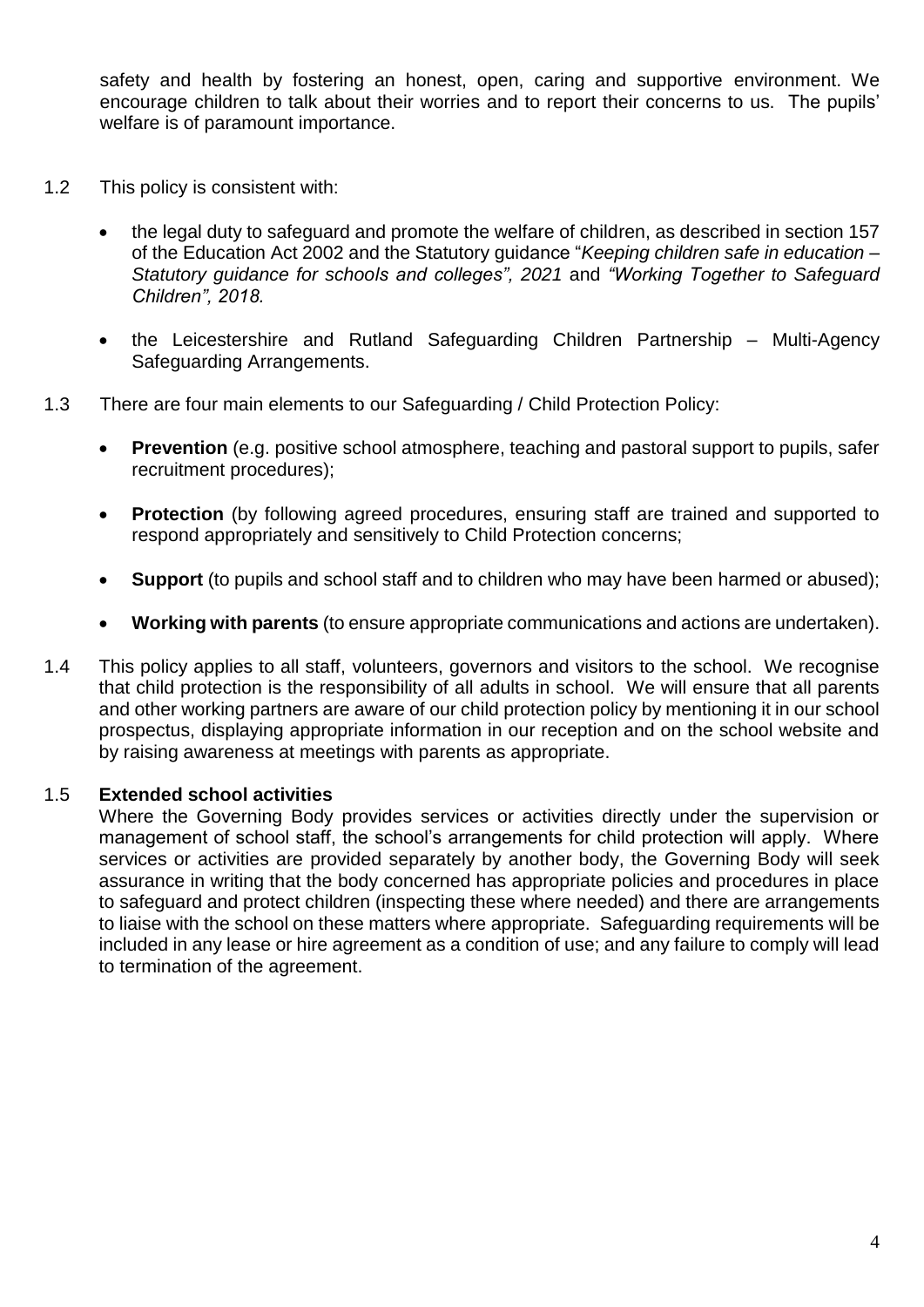#### **2 Safeguarding Commitment**

- 2.1 For the purposes of this policy, safeguarding and promoting the welfare of children is defined as:
	- protecting children from maltreatment;
	- preventing impairment of children's mental and physical health or development;
	- ensuring that children grow up in circumstances consistent with the provision of safe and effective care; and
	- taking action to enable all children to have the best outcomes.
- 2.2 The school adopts an open and accepting attitude towards children as part of its responsibility for pastoral care. Staff encourage children and parents to feel free to talk about any concerns and to see school as a safe place when there are difficulties. Children's worries and fears will be taken seriously and children are encouraged to seek help from members of staff.
- 2.3 Our school will therefore:
	- Establish and maintain an ethos where children feel secure and are encouraged to talk, and are listened to;
	- Ensure that children know that there are adults in the school whom they can approach if they are worried or are in difficulty;
	- Include in the curriculum activities and opportunities for PSHE/Citizenship/Relationships Education, Relationships and Sex Education and Health Education which equip children with the skills they need to stay safe from abuse (including online and other contexts children are in), and to know to whom they can turn for help;
	- Ensure every effort is made to establish effective working relationships with parents and colleagues from other agencies;
	- Operate safer recruitment procedures and make sure that all appropriate checks are carried out and recorded on the single central record for new staff and volunteers who will work with children, including identity, right to work, enhanced DBS criminal record and barred list (and overseas where needed), references, and prohibition from teaching or managing in schools (s.128). etc. (see Keeping Children Safe in Education part 3).

#### 2.4 **Safeguarding in the Curriculum**

Children are taught about safeguarding in school. The following areas are among those addressed in PSHE and Relationships Education, Relationships and Sex Education and Health Education and in the wider curriculum:- Bullying/Cyberbullying Drugs, alcohol and substance misuse (including awareness of County Lines and the Criminal Exploitation of children where appropriate) Online safety The danger of meeting up with strangers Fire and water safety Road safety Domestic violence Healthy Relationships / Consent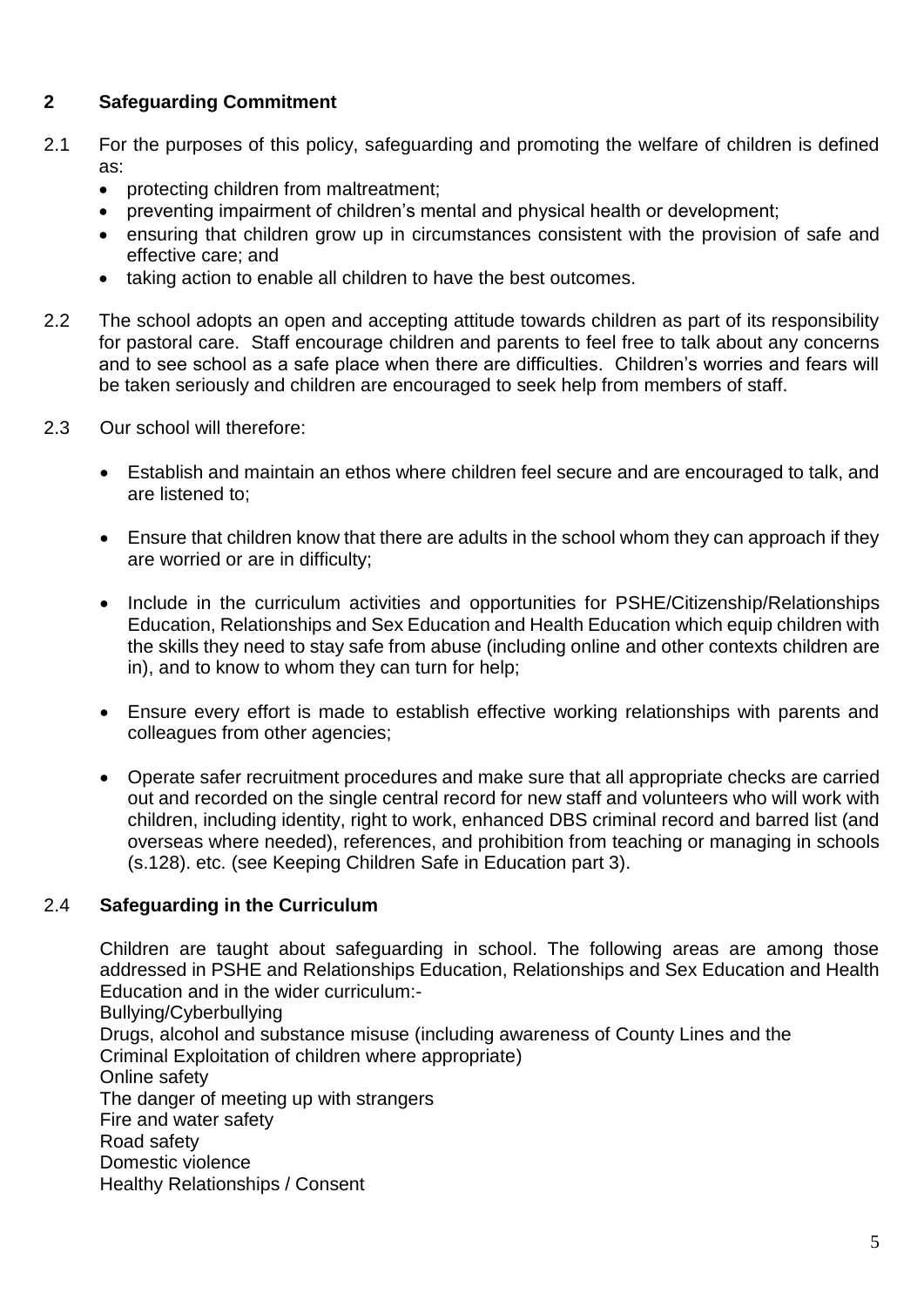(so called) Honour Based Abuse issues e.g. forced marriage, Female Genital Mutilation (FGM) (see Appendix 6), Sexual exploitation of children (CSE), including online Child criminal exploitation (including cybercrime) Preventing Extremism and Radicalisation (see Appendices 4 and 5)

#### **3 Roles and Responsibilities**

#### 3.1 **General**

All adults working with or on behalf of children have a responsibility to safeguard and promote their welfare. This includes a responsibility to be alert to possible abuse and to record and report concerns to staff identified with child protection responsibilities within the school.

The names of the Designated Safeguarding Leads for the current year are listed at the start of this document.

#### 3.2 **Governing Body**

In accordance with the Statutory Guidance "Keeping children safe in education" 2021*,* the Governing Body will ensure that:-

- The school has its own child protection/safeguarding policy, procedures and training in place which are effective and comply with the law at all times. The policy is made available publicly.
- The school operates safer recruitment practices, including appropriate use of references and checks on new staff and volunteers. Furthermore, the Headteacher, a nominated Governor and other staff involved in the recruitment process have undertaken Safer Recruitment Training.
- There are procedures for dealing with safeguarding concerns (including lower level concerns) and allegations of abuse against members of staff and volunteers (see Appendix 2).
- There is a senior member of the school's leadership team who is designated to take lead responsibility for dealing with child protection (the "Designated Safeguarding Lead") and there is always cover for this role with appropriate arrangements for before/after school and out of term time activities.
- The Designated Safeguarding Lead undertakes effective Local Authority training (in addition to basic child protection training) and this is refreshed every two years. In addition to this formal training, their knowledge and skills are updated at regular intervals (at least annually) using safeguarding e-briefings etc.
- The Headteacher, and all other staff and volunteers who work with children (including early years practitioners within any settings on the school site), undertake appropriate training which is regularly updated - (at least annually, (and more comprehensively, every three years in compliance with the Safeguarding Children Partnership protocol); and new staff and volunteers who work with children are made aware of the school's arrangements for child protection and their responsibilities (including this policy, Part 1 of Keeping Children Safe in Education (or Annex A, if appropriate), the pupil Behaviour Policy, the staff code of conduct,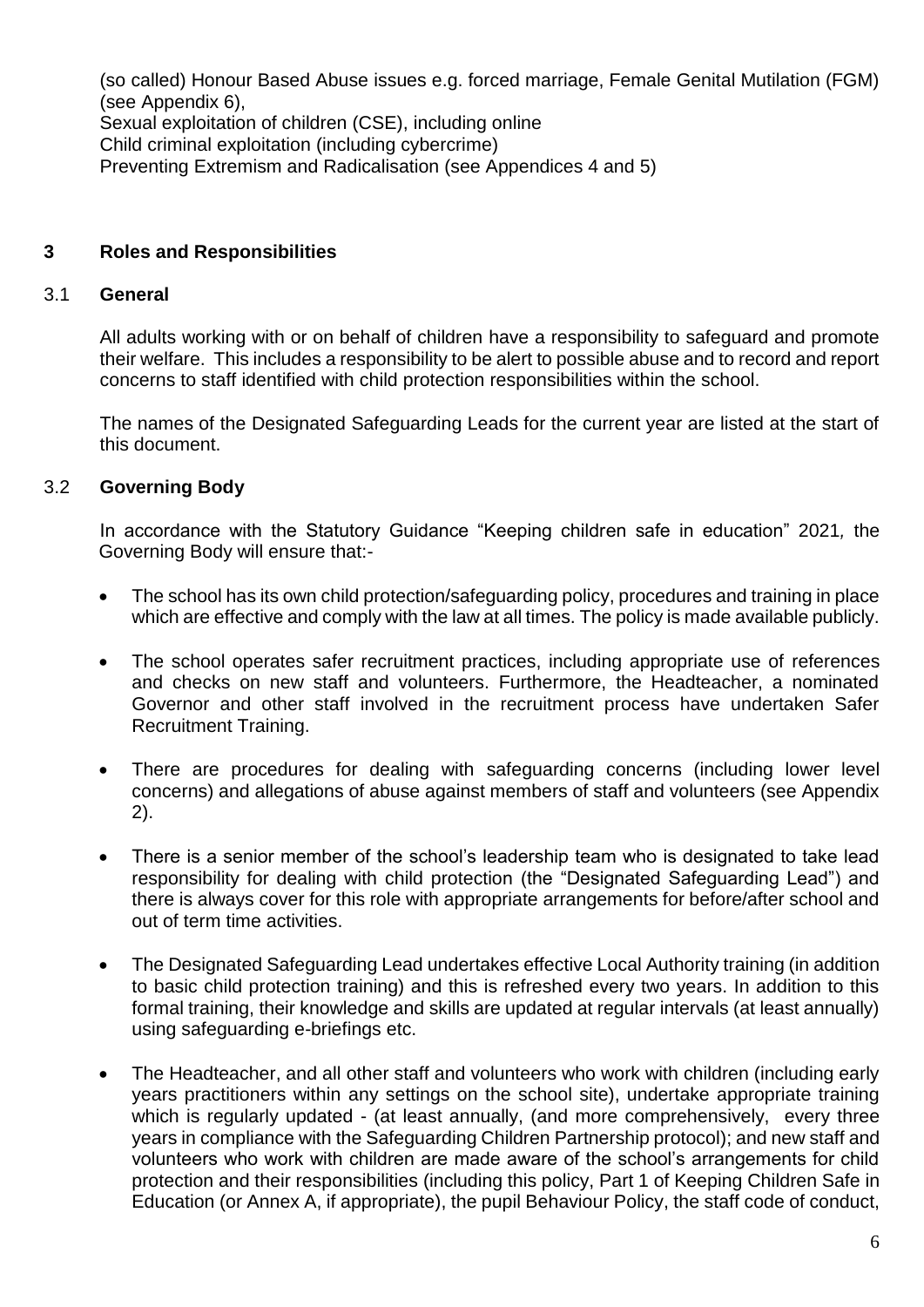the role of the DSL and how to respond to children go missing from education). The Local Authority Induction leaflet, "Safeguarding in Education Induction – Child Protection Information, Safer Working Practice" will be used as part of this induction and Annex B from "Keeping children safe in education" 2021 is provided to all staff working directly with children.

- Any deficiencies or weaknesses brought to the attention of the Governing Body will be rectified without delay.
- The Chair of Governors (or, in the absence of a Chair, the Vice Chair) deals with any allegations of abuse made against the Headteacher, in liaison with the Embrace Trust Leader and the Local Authority Allegations Manager (LADO).
- Effective policies and procedures are in place and updated annually including a behaviour "code of conduct" for staff and volunteers - "Guidance for (supplemented where necessary by the COVID-19 Addendum April 2020). Safer Working Practice for those who work with children in education settings May 2019". Information is provided to the Local Authority (acting on behalf of the Safeguarding Children Partnership) through the Safeguarding Annual Return.
- There is an individual member of the Governing Body who will champion issues to do with safeguarding children and child protection within the school, liaise with the Designated Safeguarding Lead, and provide information and compliance/monitoring reports to the Governing Body.
- The school contributes to inter-agency working in line with statutory guidance "Working Together to Safeguard Children" 2018 including providing a co-ordinated offer of Early Help for children who require this. This Early Help may be offered directly through school provision or via referral to an external support agency. Safeguarding arrangements take into account the procedures and practice of the local authority and the Leicestershire and Rutland Safeguarding Children Partnership.

#### 3.3 **Headteacher**

The Headteacher of the school will ensure that:

- The policies and procedures adopted by the Governing Body are effectively implemented, and followed by all staff;
- Sufficient resources and time are allocated to enable the Designated Safeguarding Lead and other staff to discharge their responsibilities, including taking part in strategy discussions and other inter-agency meetings, and contributing to the assessment of children;
- Allegations of abuse or concerns that a member of staff or adult working at school may pose a risk of harm to a child or young person are notified to the Local Authority Designated Officer, where the threshold is met.
- All staff and volunteers feel able to raise concerns about poor or unsafe practice in regard to children, and such concerns are addressed sensitively and effectively in a timely manner. The NSPCC whistle blowing helpline number is also available (0800 028 0285).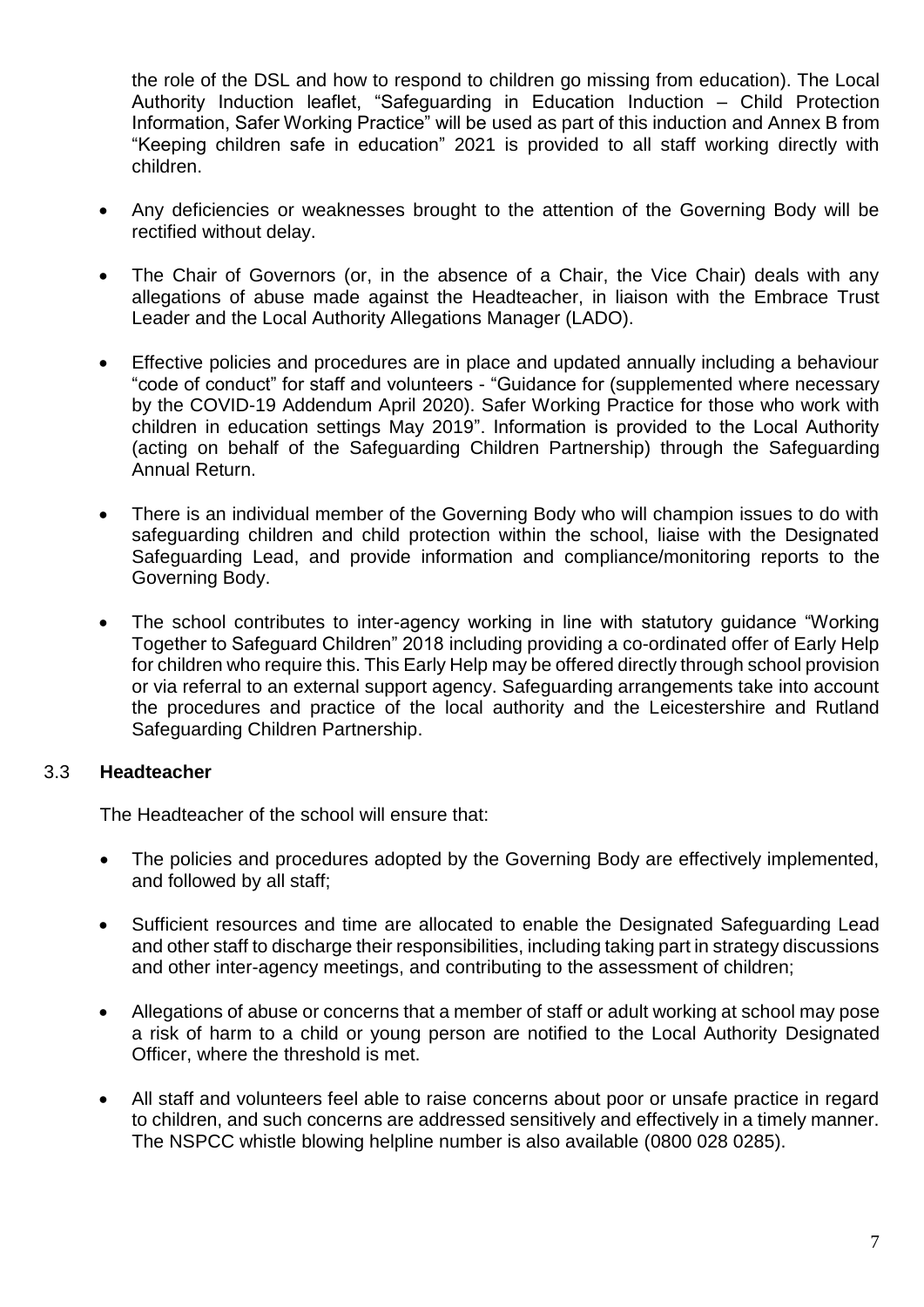• All staff are made aware that they have an individual responsibility to pass on safeguarding concerns and that if all else fails to report these directly to Children's Social Care (Children's and Family Specialist Services) or the Police.

#### 3.4 **Designated Safeguarding Lead**

The DSL (or a DDSL) will always be available for staff to discuss any safeguarding concerns. The responsibilities of the DSL are found in Annex C of "Keeping Children Safe in Education". The DSL is a senior member of staff on the senior leadership team and the role is explicit in their job description. Responsibilities include:

- **Managing referrals** to the local authority children's social care, to the Channel programme, to the Disclosure and Barring Service for staff dismissed for safeguarding concerns (as required), to the police where a crime may have been committed
- **Working with others** to act as a source of support and advice, to act as a point of contact for safeguarding partners, to liaise with the headteacher or principal about issues especially to do with ongoing enquiries under section 47 of the Children Act 1989 and police investigations, to liaise with staff when deciding to make a referral to relevant agencies so that children's needs are considered holistically, to liaise with the senior mental health lead, to promote supportive engagement with parents and carers, to take the lead in promoting educational outcomes for children in need and those with a social worker, to liaise with the Governing Board and the Local Authority on any deficiencies brought to the attention of the Governing Board and how these should be rectified without delay
- **Information sharing and managing safeguarding files** keeping files confidential, secure and up to date, in a separate file for each child, including a clear and comprehensive summary, detailing how the concern was followed up and resolved, with a note of actions, decisions and the outcome, sharing information as required to safeguard children and transferring records and other relevant information to the new school within 5 days or in advance if necessary
- **Raising Awareness** ensuring each member of staff and volunteer understands the child protection policy which is reviewed at least annually, making it available publicly, ensuring staff have access to relevant training and induction, promotoing educational outcomes by sharing relevant information about vulnerable children
- **Training, knowledge and skills**  to undergo DSL training every two years (updating at least annually via bulletins etc) and to attend Prevent awareness training, in order to understand assessment and referral processes, to contribute effectively to child protection conferences including the importance of sharing information, to understand the lasting impact that adversity and trauma can have on children and how to respond to this, to be alert to children with specific needs eg SEND, those with health conditions and young carers, to understand the unique risks associated with online safety
- **Providing support to staff** to help them feel confident on welfare, safeguarding and child protection matters, to provide support in the referral process if required and to help them to understand that safeguarding and educational outcomes are linked
- **Understanding the views of children**  encouraging a culture of listening to children and taking account of their wishes and feelings in measues taken to protect them and understanding the difficulties children may have in approaching staff about their circumstances
- **Holding and sharing information** sharing with safeguarding partners, other agencies and professionals and transferring records between schools and colleges in accordance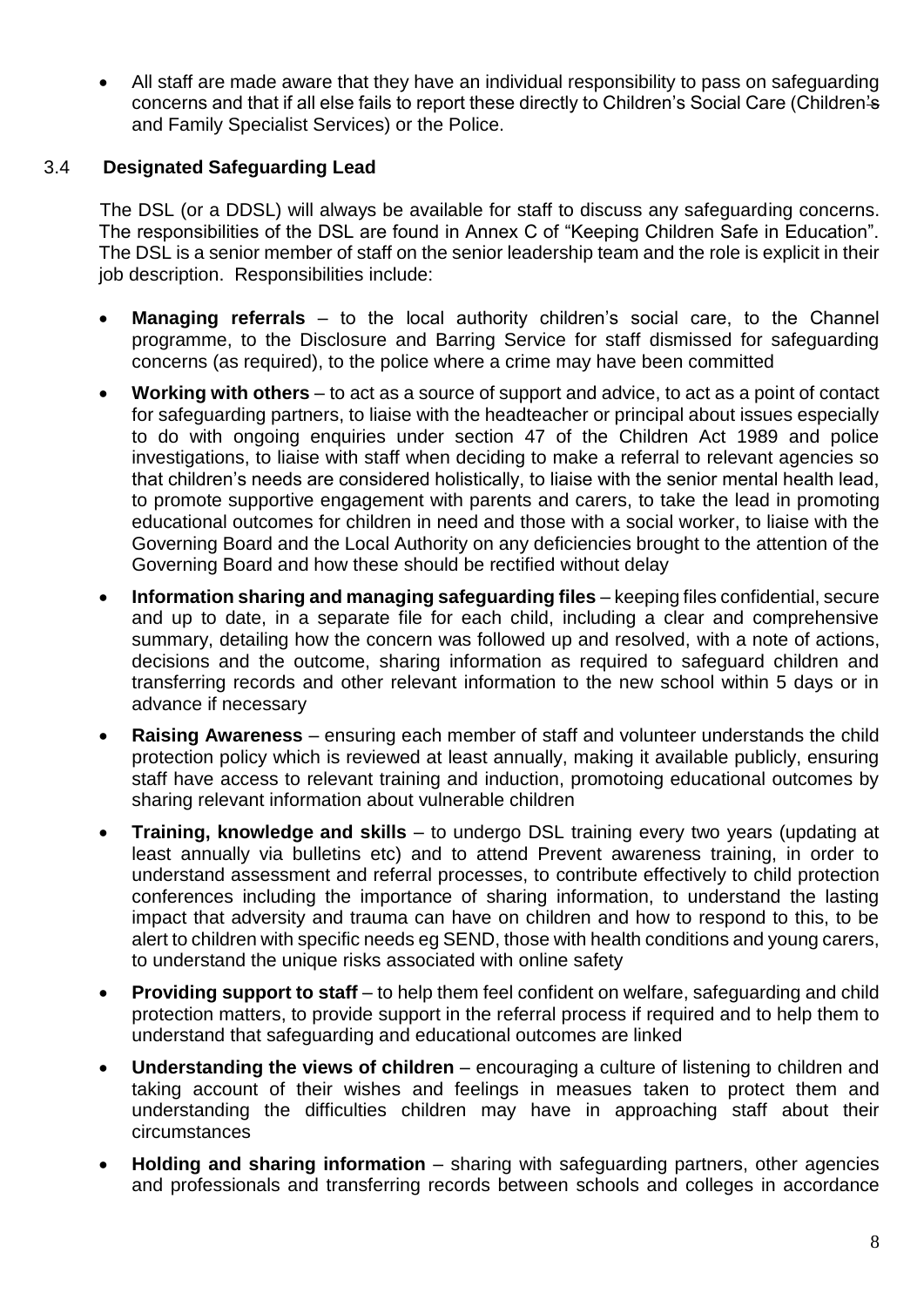with data protection legislation, keeping detailed, accurate and secure written records and understanding the purpose of this.

#### **4 Records, Monitoring and Transfer**

- 4.1 Well-kept records are essential to good child protection practice. All staff are clear about the need to record and report concerns about a child or children within the school. Records of concerns are written down or typed, signed and dated and passed immediately to the Designated Safeguarding Lead (or a Deputy). The Designated Safeguarding Lead is responsible for such records and for deciding at what point these records should be shared with other agencies (in accordance with the Data Protection Act 2018 and GDPR principles). Concerns are recorded on an Amber or Red Alert Form – see Appendix 9 & 10.
- 4.2 Records relating to actual or alleged abuse or neglect are stored apart from normal pupil or staff records. Normal records sometimes have markers to show that there is sensitive material stored elsewhere. This is to protect individuals from accidental access to sensitive material by those who do not need to know.
- 4.3 Child protection records are stored securely, with access confined to specific staff, eg Designated Safeguarding Leads (and relevant Deputies) and the Headteacher.
- 4.4 Child protection records are reviewed regularly to check whether any action or updating is needed. This includes monitoring patterns of complaints or concerns about any individuals and ensuring these are acted upon. A case file chronology, summarizing case activity and significant events in the child's life, helps to enable effective monitoring. Any actions taken are clearly identified.
- 4.5 When children transfer school their safeguarding records are also transferred within 5 days of them starting. Safeguarding records will be transferred separately from other records and best practice is to pass these directly to a Designated Safeguarding Lead in the receiving school *[or 6 th form / FE college]*, with any necessary discussion or explanation and to obtain a signed and dated record of the transfer. Where a child needs specific ongoing support relevant information will be transferred prior the the child arriving at their new school. In the event of a child moving out of area and a physical handover not being possible then the most secure method should be found to send the confidential records to a named Designated Safeguarding Lead and a photocopy kept until receipt is confirmed. Files requested by other agencies e.g. Police are copied.

#### **5 Support to pupils and school staff**

#### 5.1 Support to pupils

Our school recognises that children who are abused or who witness violence may find it difficult to develop a sense of self-worth and view the world in a positive way and that this is likely to adversely impact their mental health and emotional well-being. It is therefore important that staff recognize that mental health concerns. For such children school may be one of the few stable, secure and predictable components of their lives. Other children may be vulnerable because, for instance, they have an allocated social worker, have a disability, are in care, a care-leaver or previously looked after, or are experiencing some form of neglect. Our school seeks to remove any barriers that may exist in being able to recognise abuse or neglect in pupils experiencing Special Educational Needs, disabilities or physical health issues. We will seek to provide such children with the necessary support to build their self-esteem and confidence, helping them to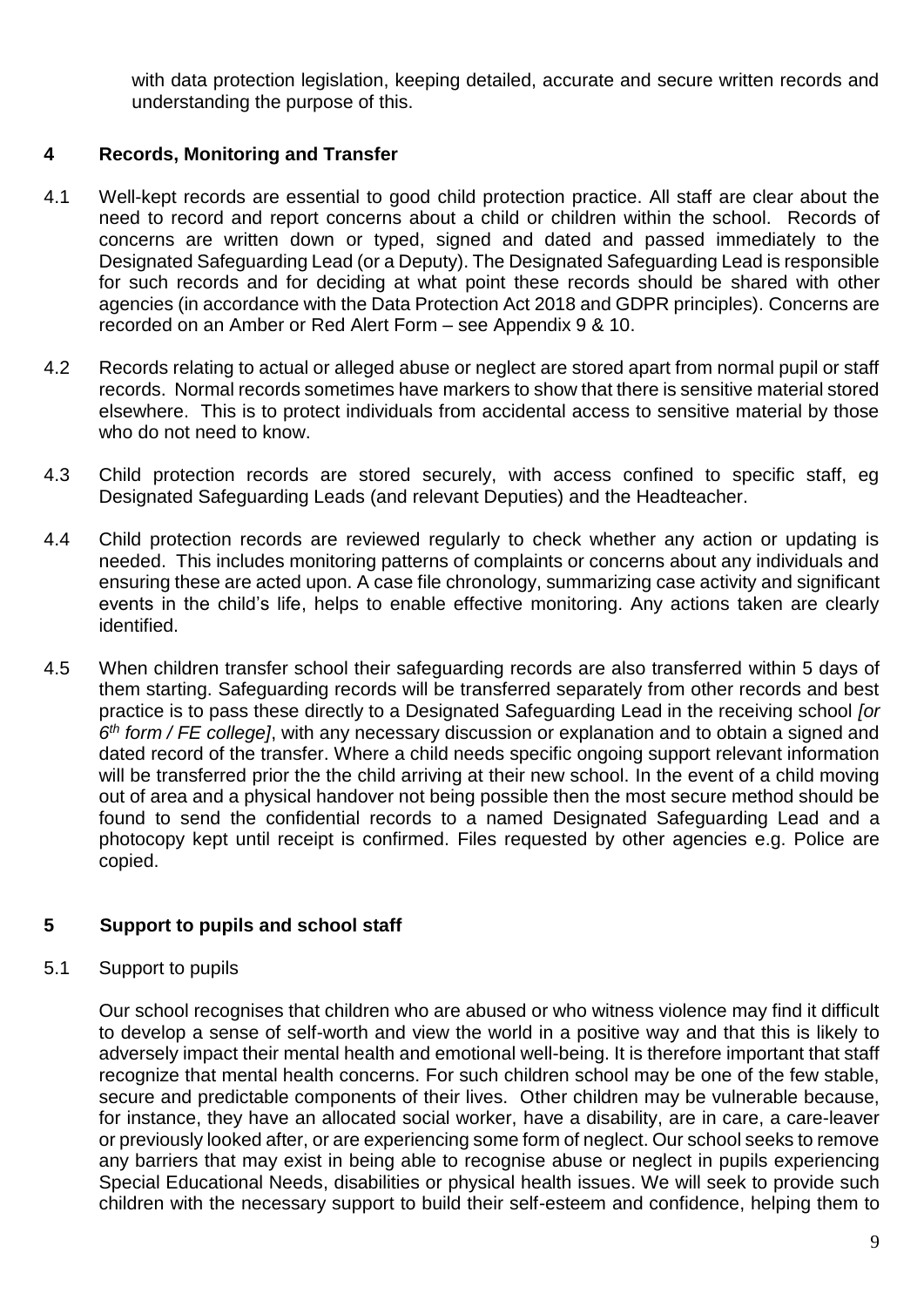secure the very best educational outcomes they are able to achieve. The context in which safeguarding incidents and/or behaviours occur, whether in school or within or outside the home (including online), will be considered by staff, particularly the DSL and Deputy DSLs. Any associated threats or risks will be included in assessments and relevant information included in referrals to Children's Social Care (this is known as contextual safeguarding). General indicators of abuse and neglect (from Part 1 of the statutory guidance) are also included in Appendix 7 of this policy and further information about specific forms of abuse are contained within Appendix B of the statutory guidance, "Keeping Children Safe in Education".

- 5.2 **Peer on peer/child on child abuse** We recognise that children sometimes display harmful behaviour themselves and that even if there are no reports, it may still be happening. Incidents or allegations will be referred on for appropriate support and intervention. Such abuse will not be tolerated at all or passed off as "banter", "just having a laugh" or "part of growing up". This abuse could for example include sexual violence and sexual harassment, "upskirting", initiation/hazing type violence, all forms of bullying, abuse in intimate relationships between peers, consensual and non-consensual sharing of indecent images, causing someone to engage in sexual activity without consent and physical violence (eg hitting, kicking, shaking, biting, hair pulling, etc). This may be experienced by both boys and girls, however, girls are more likely to be the victims and boys perpetrators. There are different school and local authority or Safeguarding Children Partnership guidances and policies which detail the school's procedures to address and minimise these concerns including;
	- 1. Pupil Behaviour Policy
	- 2. Anti-bullying Policy
	- 3. E-safety/Online safety Policy,

4. "Guidance for schools working with children who display harmful sexual behaviour" (Leicestershire LA Guidance)

5. DfE guidance "Sexual violence and sexual harassment between children in schools and colleges" and Part 5 of "keeping children safe in education'.

Children will be encouraged to report to a trusted adult in school all incidents of peer on peer abuse wherever it may have happened and will be taught about alternative ways of doing this both in school and elsewhere. They will always be taken seriously and never given the impression that they are creating a problem by reporting their concern or made to feel ashamed.

Where an incident has occurred or specific risks are identified, the details will be added to a safeguarding or behaviour record for the children concerned and a thorough investigation conducted by the DSL. A written risk assessment will be undertaken by the DSL in order to minimise the risk of further harm and to ensure the safety of all staff and pupils. Parents or carers of the children involved will be informed as soon as it is appropriate to do so. Support plans will be written and help offered, by different adults in school (to avoid a possible conflict of interest), to the alleged victim, the child or young person accused and any other children involved. A referral to any relevant outside agency will be made, eg police or social care. Detailed procedures are included in the linked school policies listed above.

The following steps will be taken to minimise the risk of peer on peer abuse:

- Staff training to ensure an understanding of what it is and how to recognise signs
- Promotion of a supportive environment by teaching about acceptable and unacceptable behaviours (including online) in both assemblies and the wider curriculum eg RSHE
- Clear procedures put in place to govern the use of mobile phones in school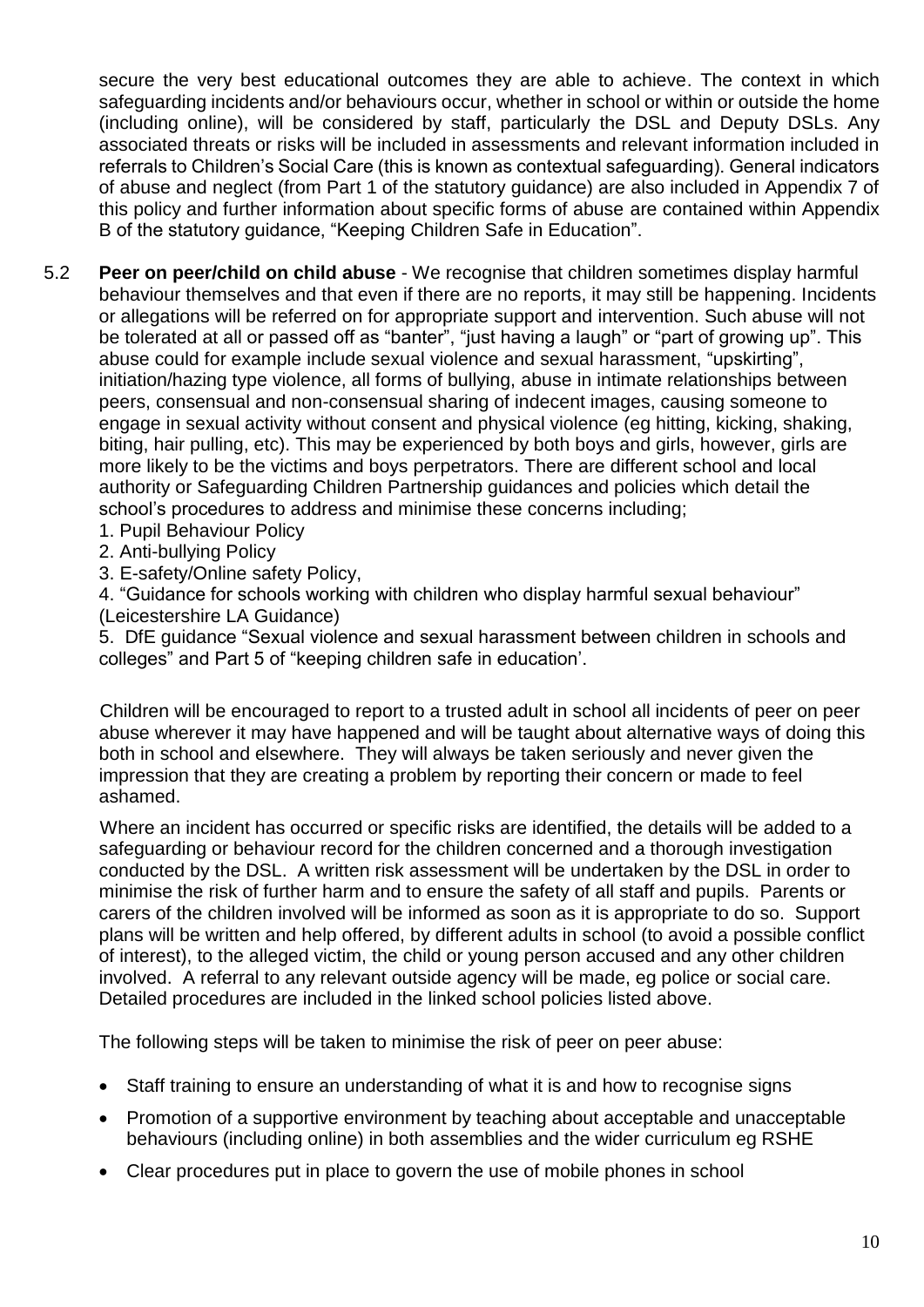- Appropriate staff supervision of pupils and identifying locations around the school site that are less visible and may present more risk to pupils
- 5.3 **Online Safety -** We recognise that technology is a significant component in many safeguarding and wellbeing issues and that children are at risk of abuse online as well as face to face. Some children may use mobile and smart technology, whilst at school and outside of school, to sexually harass their peers, share indecent images (consensually and non-consensually) and view and share pornography and other harmful content. Many children have unrestricted access to the internet via their mobile phones and our E-safety/online safety policy describes the rules governing their use in school. It also sets out the school's response to incidents which may involve one or more of the four areas of risk – content, contact, conduct and commerce. Online safety is a consideration running through the planning and implementation of all relevant policies and procedures. Staff will always respond if informed that children have been involved in sharing indecent images. The DfE guidance "Sharing nudes and semi-nudes: advice for education settings working with children and young people" (Dec 2020) will be used to guide the school's response on a case by case basis.

The key points for staff being:-

- Report immediately to the DSL
- Never view, copy, print, share, store or save the imagery, or ask a child to share or download – this is illegal
- If you have already viewed the imagery by accident (e.g. if a young person has showed it to you before you could ask them not to), report this to the DSL (or equivalent) and seek support
- Do not delete the imagery or ask the young person to delete it
- Do not ask the child/children or young person(s) who are involved in the incident to disclose information regarding the imagery. This is the responsibility of the DSL (or equivalent)
- Do not share information about the incident with other members of staff, the young person(s) it involves or their, or other, parents and/or carers
- Do not say or do anything to blame or shame any young people involved
- Do explain to them that you need to report it and reassure them that they will receive support and help from the DSL (or equivalent).
- 5.4 **Sexual violence and sexual harassment** Sexual violence refers to sexual offences as described under the Sexual Offences Act 2003 including rape and sexual assault. Sexual harassment is 'unwanted conduct of a sexual nature' that can occur online and offline and may include sexual name-calling, taunting or "jokes" and physical behaviour, for example, deliberately brushing against someone or interfering with clothes. 'Upskirting' is also a criminal offence (under the Voyeurism (Offences) Act 2019) and typically involves taking a picture under a person's clothing (not necessarily a skirt) without them knowing in order to obtain sexual gratification or to cause humiliation, distress or alarm (anyone of any gender can be a victim). Evidence shows that girls, children with SEND and LGBT children are more likely to be the victims of sexual violence and harassment and boys are more likely to be the prepetrators. However sexual violence and sexual harassment can occur between children of any gender.

#### **Curriculum**

Planned PHSE and Relationships Education, Sex and Health Education will include personal privacy, respect and consent so that children will have a better understanding of how to behave towards their peers including online. This will be taught alongside other safeguarding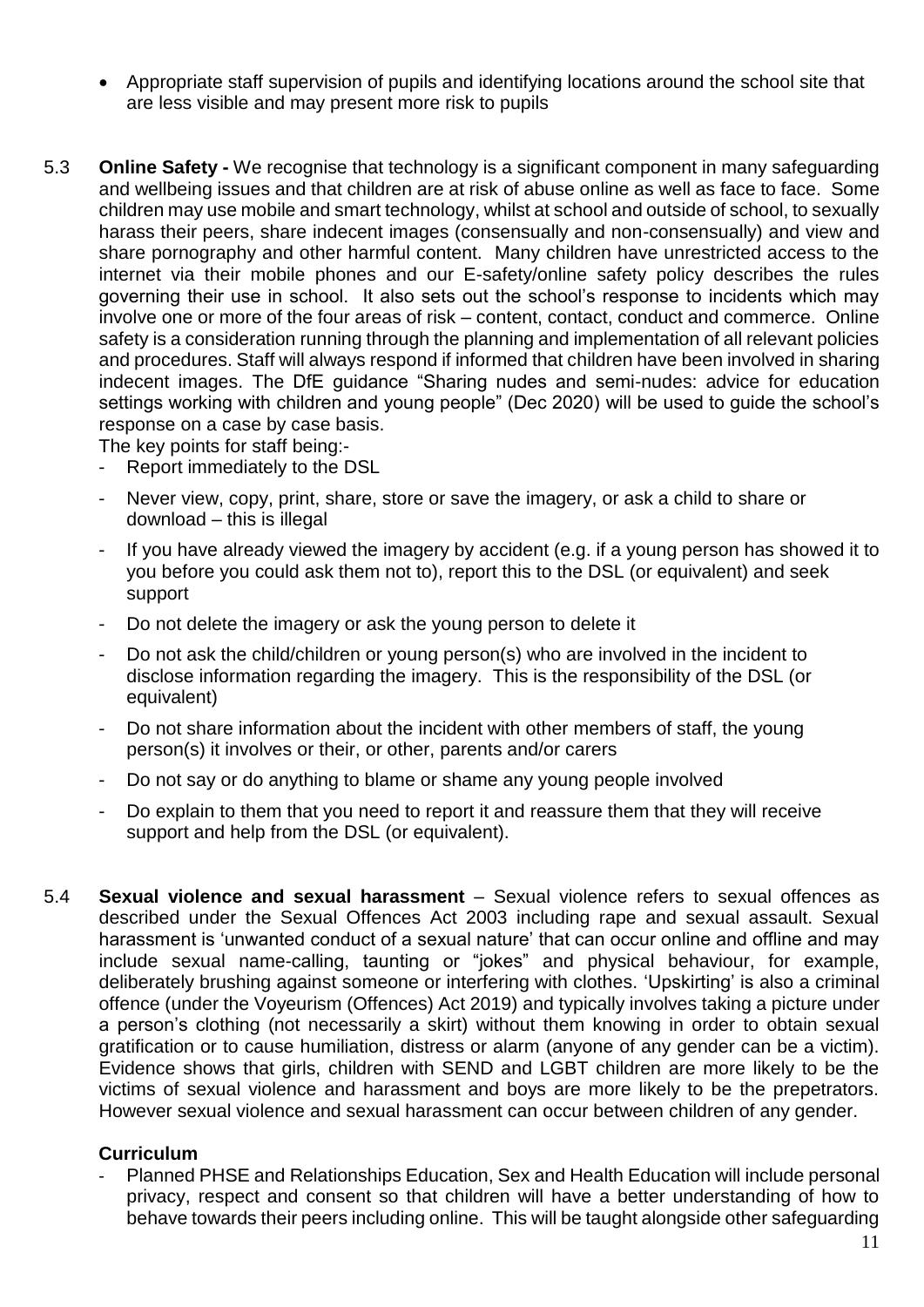issues as set out in the DfE statutory guidance "Relationships Education, Relationships and Sex Education (RSE) and Health Education". This will be appropriate to pupils' age and stage of development. It will also be underpinned by the school's behaviour policy and pastoral support system.

#### **Responding to an incident**

- School will follow the DfE guidance, 'Sexual violence and sexual harassment between children in schools and colleges', September 2021.
- Relevant staff will liaise with the police, social care and parents as appropriate.
- Support will be offered to both the alleged victim(s) and child(ren) accused. Parents will be included in discussions about the format that this support will take.
- 5.5 **Children Missing** (including absence from school) our school recognises the entitlement that all children have to education and will work closely with the local authority to share information about pupils who may be missing out on full time education or who go missing from education. The local authority will also be informed where children are to be removed from the school register a) to be educated outside the school system; b) for medical reasons; c) because they have ceased to attend; d) because they are in custody; e) because they have been permanently excluded. We also recognise that when children go missing this is a sign that they have been targeted by perpetrators of Child Sexual Exploitation and/or drug related criminals (County Lines). Children may also be groomed into participating in other forms of criminal exploitation including cybercrime, serious violence and violent crime. Children who attend an alternative education provision or have an agreed reduced timetable are more likely to be vulnerable to these forms of exploitation.
- **5.6 Child Sexual Exploitation (CSE) and Child Criminal Exploitation (CCE)** are forms of abuse and both occur where an individual or group takes advantage of an imbalance in power to coerce, manipulate or deceive a child into sexual or criminal activity. Whilst age may be the most obvious, this power imbalance can also be due to a range of other factors including gender, sexual identity, cognitive ability, physical strength, status, and access to economic or other resources. In some cases, the abuse will be in exchange for something the victim needs or wants and/or will be to the financial benefit or other advantage (such as increased status) of the perpetrator or facilitator. CSE and CCE can affect both males and females and can include children who have been moved (trafficked) for the purpose of exploitation. The abuse can be perpetrated by individuals or groups, males or females, and children or adults. The abuse can be a one-off occurrence or a series of incidents over time, and range from opportunistic to complex organised abuse. It can involve force and/or enticement-based methods of compliance and may, or may not, be accompanied by violence or threats of violence. Victims can be exploited even when activity appears consensual and it should be noted exploitation as well as being physical can be facilitated and/or take place online. CSE can include 16 and 17 year olds who can legally consent to sex but they may not realise they are being exploited e.g. they believe they are in a genuine romantic relationship. A significant number of children who are victims of sexual exploitation go missing from home, care and education at some point or are targeted by criminals involved in the illegal supply of drugs (County Lines) and serious violent crime. 'County Lines' involves drug networks or individuals exploiting children and young people into carrying drugs and money between cities, towns and villages. Serious violent crime can be associated with this form of criminal activity together with child sexual exploitation. Children may also be exploited into committing cybercrime or money laundering offences and organised criminal groups or individuals may exploit children and young people with enhanced computer skills to access digital networks and/or data for criminal and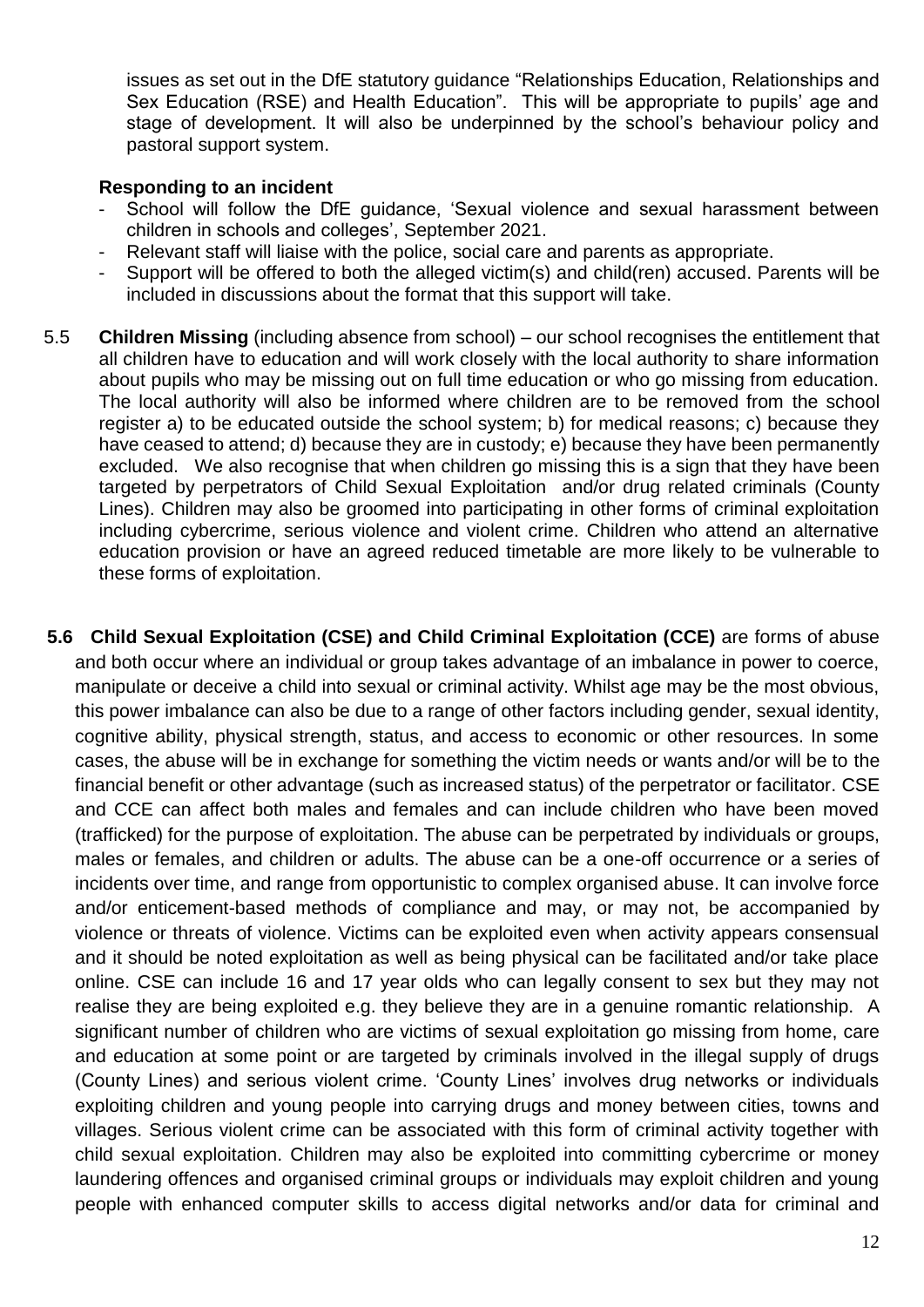financial gain. Children with bank accounts may be persuaded to allow criminals to use their banking facilities to launder money. CCE can also involve working in cannabis factories, shoplifting or pickpocketing and may involve coercing children to commit vehicle crime or serious violence towards others. It is important to note that the experience of girls can be very different to that of boys but girls are also at risk. Criminal exploitation of children is a form of harm that can affect children in both a physical environment and online. Staff training includes raising awareness of these issues and any concerns are passed to the Designated Safeguarding Lead who will make a risk assessment and refer to Local Authority First Response Children's Duty if appropriate.

- **5.7Serious violence** is associated with a number of risk indicators in children including increased absence from school, a change in friendships or relationships with older individuals or groups, a significant decline in performance, signs of self-harm or a significant change in wellbeing, signs of assault or unexplained injuries. Staff will be made aware of these and of the other risk factors which increase the likelihood of involvement in serious violence, including, being male, having been frequently absent or permanently excluded from school, having experienced child maltreatment and having been involved in offending such as theft or robbery. Staff training will raise awareness to these risks and any concerns will be passed to the DSL to co-ordinate a safeguarding response.
- **5.8So-called 'honour-based'** abuse encompasses crimes which have been committed to protect or defend the so-called "honour" of the family and/or the community, including Female Genital Mutilation (FGM) (see appendix 6), forced marriage, and practices such as breast ironing. All forms of so called Honour Based Abuse are abuse (regardless of the motivation) and concerns will be passed to the Designated Safeguarding Lead for onward referral as required.
- **5.9Modern slavery and human trafficking** can take on many forms, including sexual exploitation, forced labour, slavery, servitude, forced criminality and the removal of organs. Children may be trafficked into the UK from abroad or moved around the country. Staff need to be aware of indicators which include, but not limited to, neglect, isolation, poor living conditions, having few personal belongings and a lack of trust and reluctance to seek help. Staff will refer any concerns to the DSL without delay who will take action and also refer victims to the National Referral Mechanism (www.gov.uk).
- **5.10 Private fostering arrangements** Where a child under 16 (or 18 with a disability) is living with someone who is not their family or a close relative for 28 days or more, staff inform the Designated Safeguarding Lead so that a referral to Children's Social Care for a safety check, can be made. (A close relative includes step-parent, grandparents, uncle, auntie or sibling).
- **5.11** Complaints or concerns raised by parents or pupils will be taken seriously and followed up in accordance with the school's complaints process.

#### **5.12 Support for Staff**

As part of their duty to safeguard and promote the welfare of children and young people staff may hear information, either from the child/young person as part of a disclosure or from another adult that will be upsetting. Where a member of staff is distressed as a result of dealing with a child protection concern, he/she should in the first instance speak to the Designated Safeguarding Lead about the support they require. The Designated Safeguarding Lead should seek to arrange the necessary support.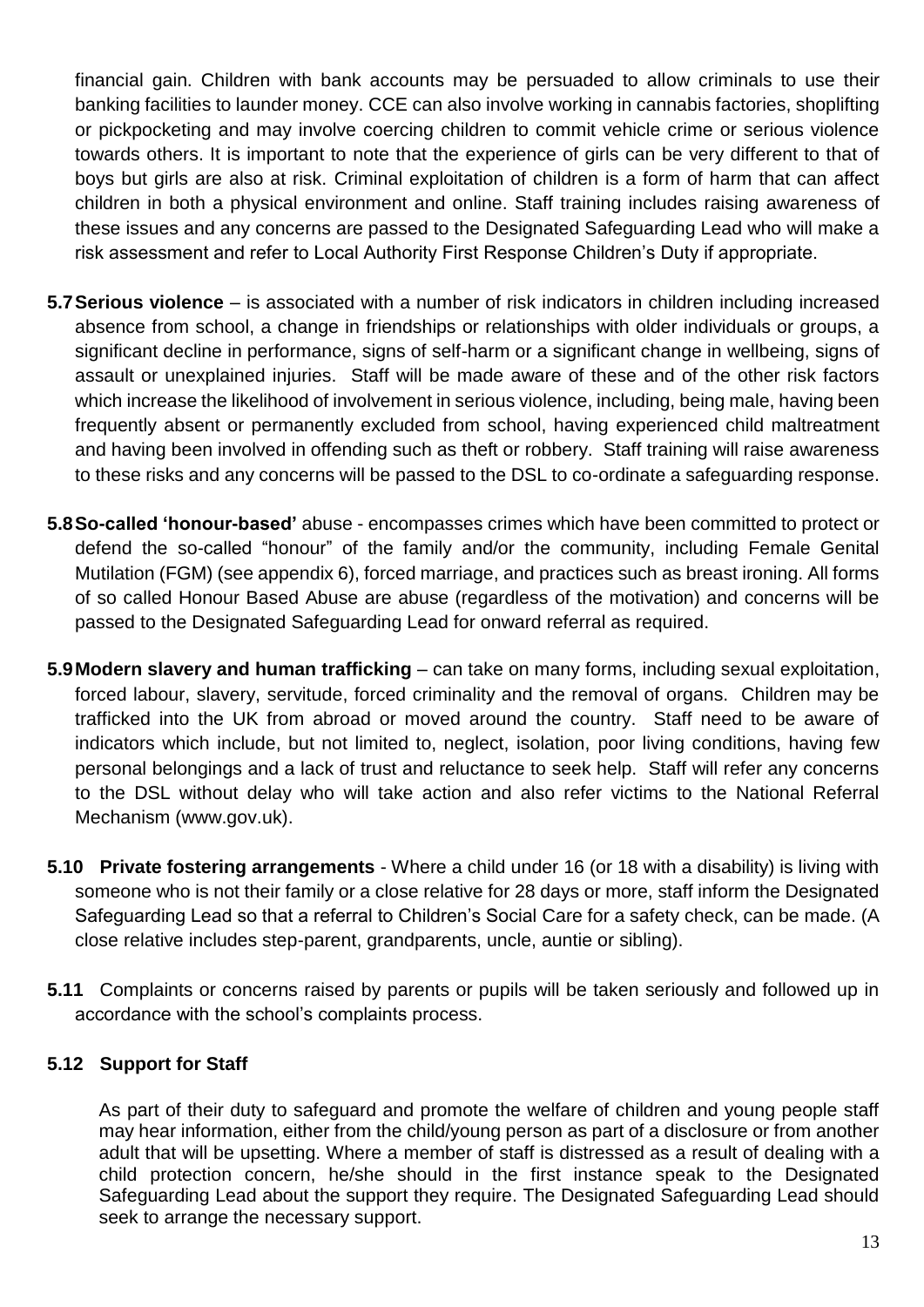#### **6 Working with parents/carers**

The school will:

- Ensure that parents/carers have an understanding of the responsibility placed on the school and staff for child protection by setting out its obligations in the school prospectus.
- Undertake appropriate discussion with parents/carers and seek necessary consent prior to involvement of Children & Family Services Children's Social Care or another agency, unless to do so would place the child at risk of harm or compromise an investigation.

### **7 Other Relevant Policies**

- 7.1 The Governing Body's statutory responsibility for safeguarding the welfare of children goes beyond simply child protection. The duty is to ensure that safeguarding permeates all activity and functions. This policy therefore complements and supports a range of other policies, for instance*:*
	- Pupil Behaviour Management Policy
	- Staff Code of Conduct
	- Racist incidents
	- Anti-Bullying (including Cyberbullying)
	- Physical Interventions/Restraint (DfE Guidances "Use of Reasonable Force" and "Screening, searching and confiscation")
	- Special Educational Needs and Disability
	- Trips and visits
	- Work experience and extended work placements
	- First aid and the administration of medicines
	- Health and Safety
	- Relationships Education, Relationships and Sex Education and Health Education
	- Site Security
	- Equal Opportunities
	- Toileting/Intimate care
	- E-safety
	- Extended school activities

The above list is not exhaustive but when undertaking development or planning of any kind the school will consider the implications for safeguarding and promoting the welfare of children.

#### **8 Recruitment and Selection of Staff**

- 8.1 The school's safer recruitment processes follow the Statutory Guidance: *Keeping children safe in education September 2020, Part Three: Safer recruitment*.
- 8.2 The school will provide all the relevant information in references for a member of staff about whom there have been safeguarding concerns ie about child protection / inappropriate conduct. Cases in which the conclusion of an allegation has been unsubstantiated, unfounded, false or malicious will not be included in employer references. A history of repeated safeguarding concerns or allegations which have all been found to be unsubstantiated, malicious etc. will also not be included in a reference.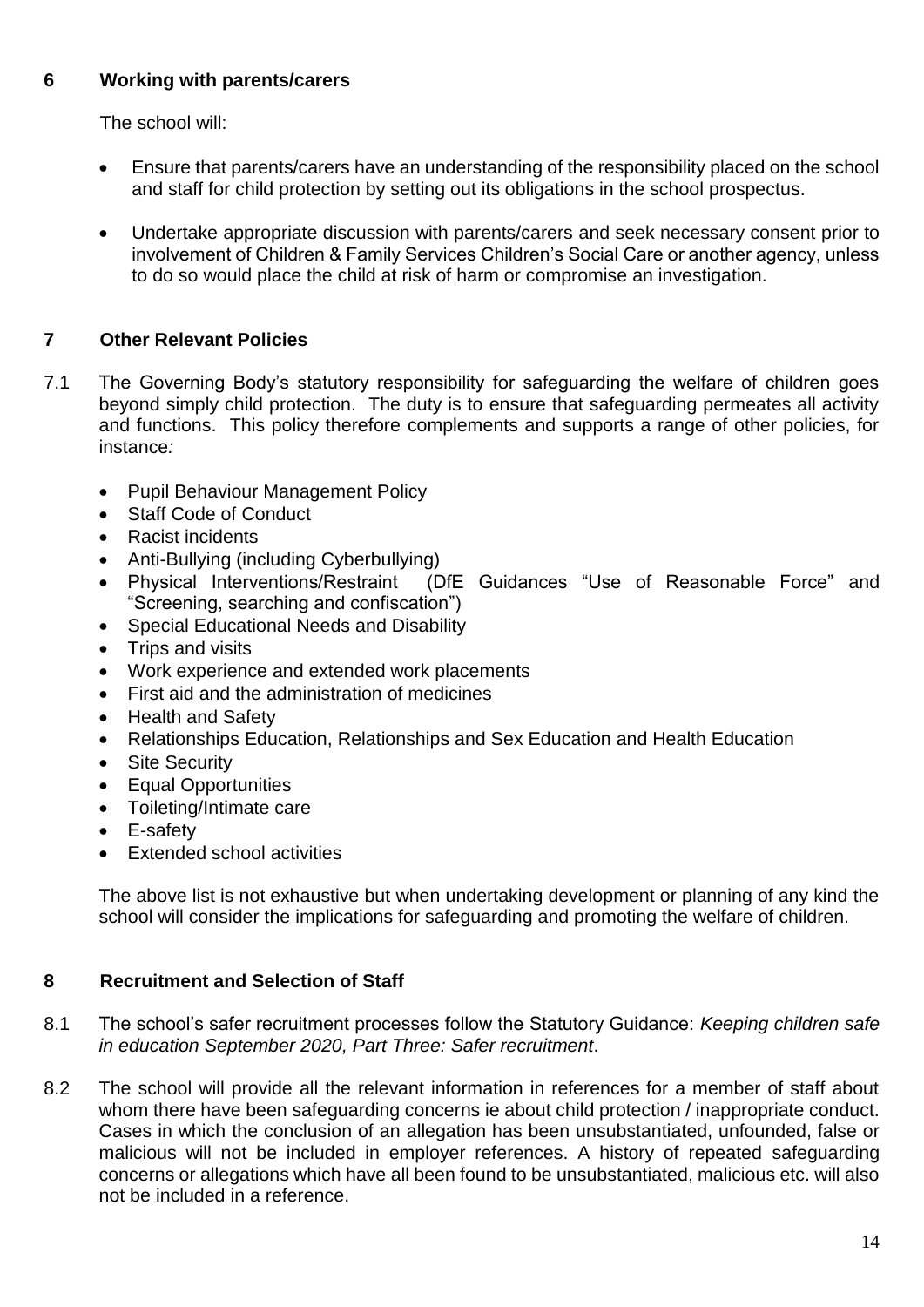- 8.3 The school has an open safeguarding ethos regularly addressing safeguarding responsibilities during staff meetings and fostering an ongoing culture of vigilance. All new staff and volunteers receive a safeguarding induction and are briefed on the code of conduct for adults working with children. The Leicestershire County Council induction leaflet is given to all staff and is the basis for the safeguarding induction.
- 8.4 In line with statutory requirements, every recruitment process for school staff will have at least one member (teacher/manager or governor) who has undertaken safer recruitment training.
- 8.5 Staff and volunteers who provide early years or later years childcare and any managers of such childcare are covered by the disqualification regulations of the Childcare Act 2006 and are required to declare relevant information - see statutory guidance: Disqualification under the Childcare Act 2006 (last updated August 2018).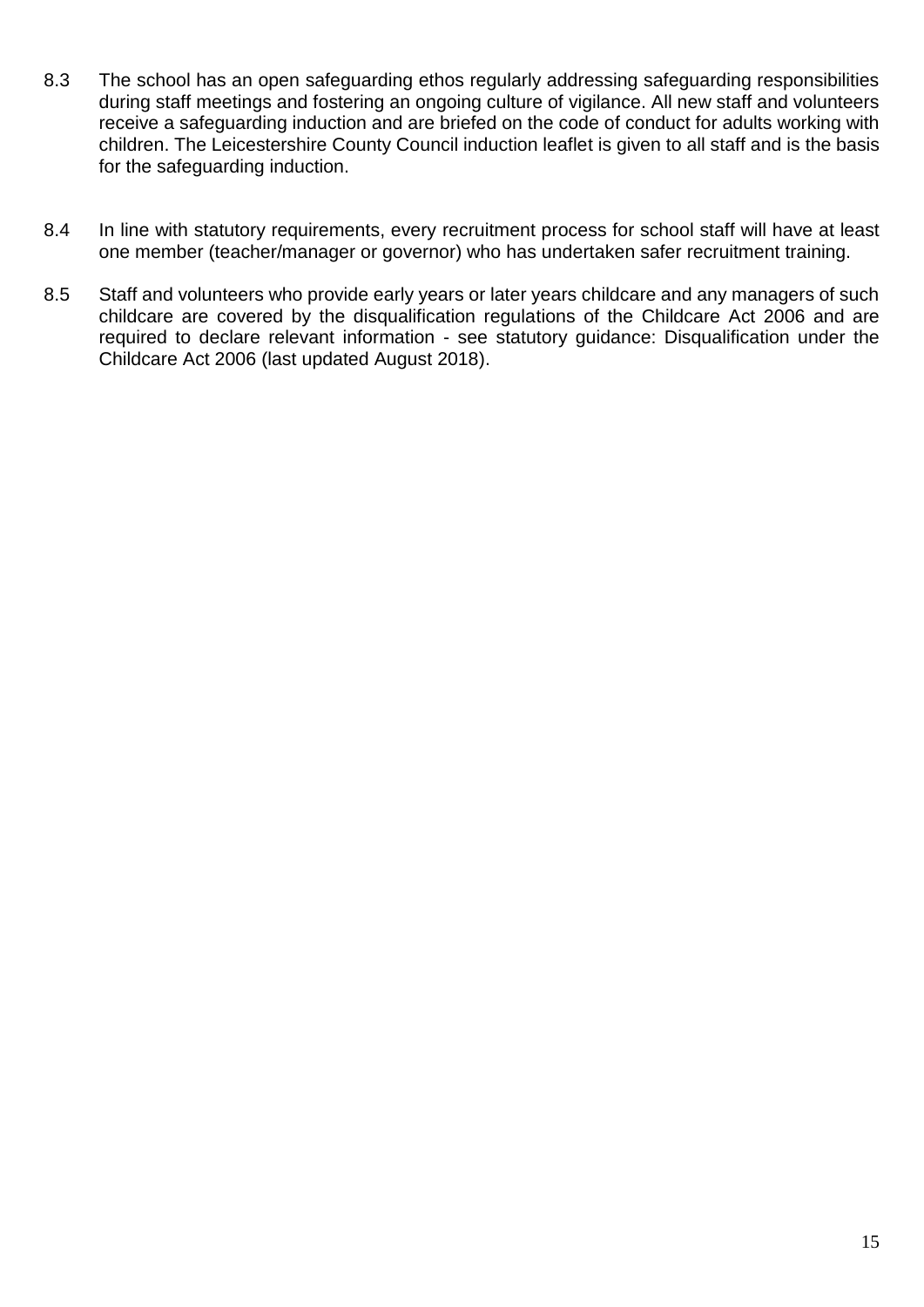#### **APPENDIX 1**

#### **PROCEDURE TO FOLLOW IN CASES OF POSSIBLE, ALLEGED OR SUSPECTED ABUSE, OR SERIOUS CAUSE FOR CONCERN ABOUT A CHILD**

#### **Contents**

|     | General                                                          |  |
|-----|------------------------------------------------------------------|--|
| . B | Individual Staff/Volunteers/Other Adults - main procedural steps |  |
| l C | Designated Safeguarding Lead - main procedural steps             |  |

#### **A. General**

- 1) The Leicestershire and Rutland Safeguarding Children Partnership Procedures contain the interagency processes, protocols and expectations for safeguarding children. (Available on the website www.lrsb.org.uk: The Designated Safeguarding Lead is expected to be familiar with these, particularly the indicators of abuse and neglect and the referral processes.
- 2) It is important that all parties act swiftly and avoid delays.
- 3) Any person may seek advice and guidance from the First Response Children's Duty Professionals Consultation Line, particularly if there is doubt about how to proceed. Any adult, whatever their role, can take action in his/her own right to ensure that an allegation or concern is investigated and can report to the investigating agencies.
- 4) A record, dated (including the day and time) and signed, must be made as to what has been alleged, noticed and reported, and kept securely and confidentially.
- 5) In many cases of concern there will be an expectation that there have already been positive steps taken to work with parents and relevant parties to help alleviate the concerns and effect an improvement for the child. This is appropriate where it is thought a child may be in need in some way, and require assessment to see whether additional support and services are required. An example might be where it is suspected a child may be the subject of neglect. In most cases the parents' knowledge and consent to the referral are expected, unless there is reason for this not being in the child's interest. However, there will be circumstances when informing the parent/carer of a referral might put the child at risk and/or undermine Police enquiries, and in individual cases advice from Children's Social Care will need to be taken.

#### **B. Individual Staff/Volunteers/Other Adults – main procedural steps**

- 1) When a child makes a disclosure, or when concerns are received from other sources, do not investigate, ask leading questions, examine children, or promise confidentiality. Children making disclosures should be reassured and if possible at this stage should be informed what action will be taken next.
- 2) As soon as possible make a dated (including the day), timed and signed record of what has been disclosed or noticed, said or done and report to the Designated Safeguarding Lead in the school.
- 3) If the concern involves the conduct of a member of staff or volunteer, a visitor, a governor, a trainee or another young person or child, the Headteacher must be informed.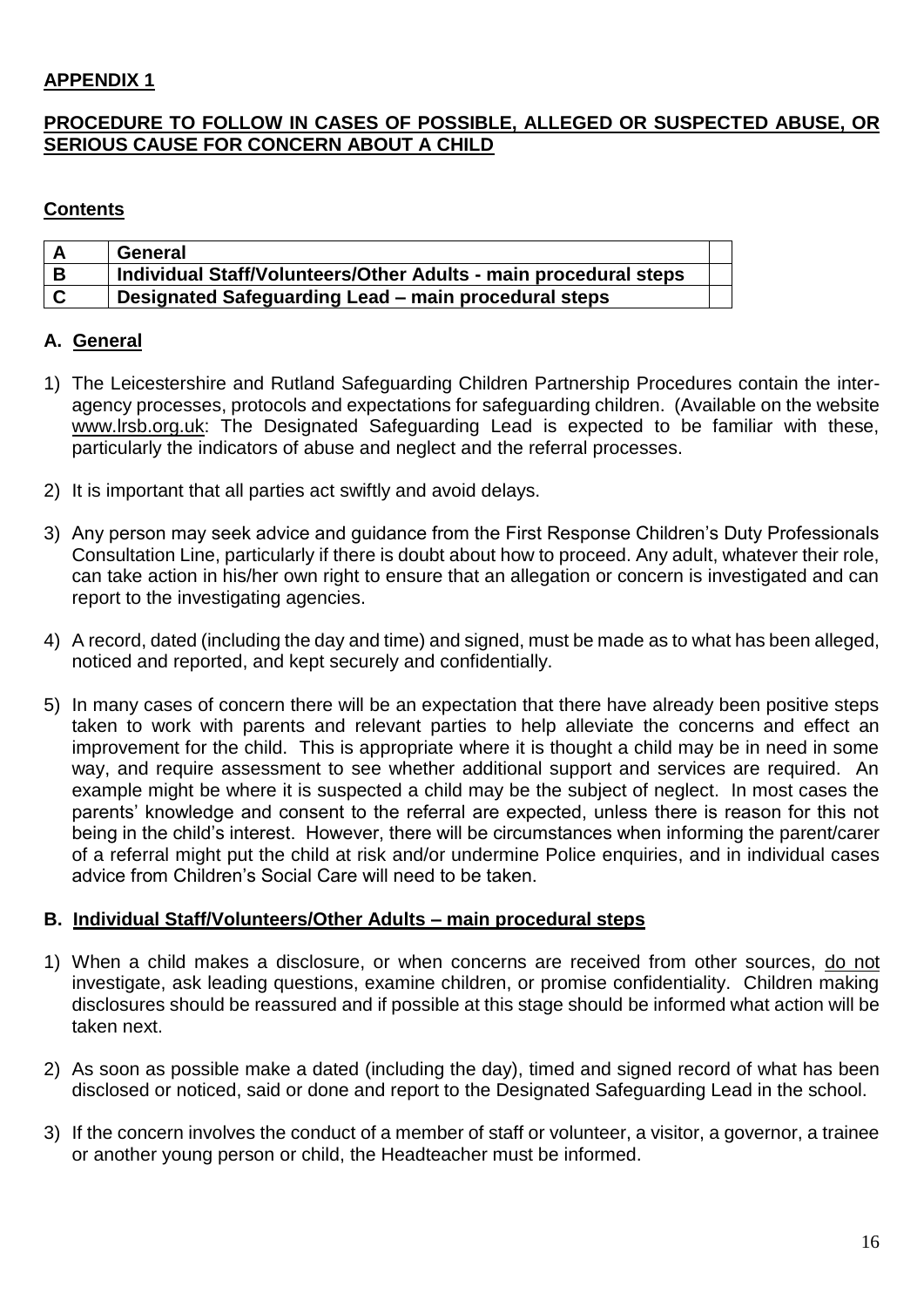- 4) If the safeguarding concern or allegation is about the Headteacher, the information should normally be passed to the Chair of Governors (or other senior manager in a MAT) or failing that to the Local Authority Allegations Manager (LADO).
- 5) If this has not already been done, inform the child (or other party who has raised the concern) what action you have taken.

#### **C. Designated Safeguarding Lead – main procedural steps**

- 1) Begin an individual case file for each child involved which will hold a record of communications and actions to be stored securely (see section on Records, Monitoring and Transfer). Include a chronology of case activity.
- 2) Where initial enquiries do not justify a referral to the investigating agencies, inform the initiating adult and monitor the situation. If in doubt, seek advice from the First Response professionals Consultation line.
- 3) Share information confidentially with those who need to know.
- 4) Where there is a child protection concern requiring immediate, same day, intervention from Children's Social Care, the First Response Children's Duty should be contacted by phone (contact the local authority Children's Services where the child lives). Written confirmation should be made within 24 hours on the Multi-Agency Referral Form to Children's Social Care. All other referrals should be made using the online form (see link [http://lrsb.org.uk/childreport\)](http://lrsb.org.uk/childreport).
- 5) If the concern is about children using harmful sexual behaviour, also refer to the separate guidance, "Guidance for schools working with children who display harmful sexual behaviour" (Leicestershire LA Guidance).
- 6) If it appears that urgent medical attention is required arrange for the child to be taken to hospital (normally this means calling an ambulance) accompanied by a member of staff who must inform medical staff that non-accidental injury is suspected. Parents must be informed that the child has been taken to hospital.
- 7) Exceptional circumstances: If it is feared that the child might be at immediate risk on leaving school, take advice from the First Response Professionals Consultation line (for instance about difficulties if the school day has ended, or on whether to contact the police). Remain with the child until the Social Worker takes responsibility. If in these circumstances a parent arrives to collect the child, the member of staff has no right to withhold the child, unless there are current legal restrictions in force (eg a restraining order). If there are clear signs of physical risk or threat, First Response Children's Duty should be updated and the Police should be contacted immediately.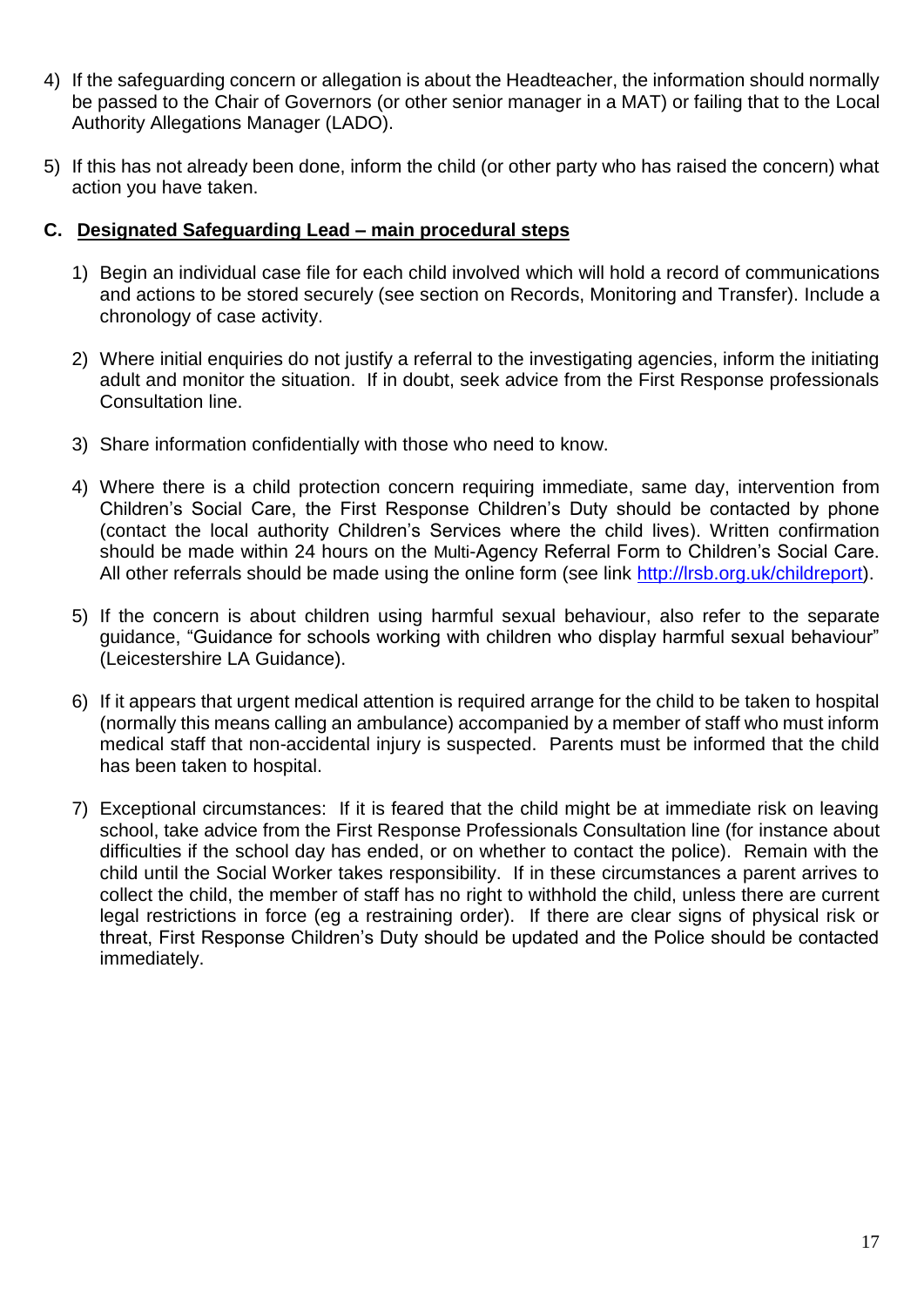#### **APPENDIX 2**

#### **PROCESS FOR DEALING WITH SAFEGUARDING CONCERNS OR ALLEGATIONS AGAINST STAFF (INCLUDING HEADTEACHERS), SUPPLY TEACHERS AND VOLUNTEERS AND CONTRACTORS**

These procedures should be followed in all cases in which there is an allegation or safeguarding concern that a person working with children has:

- behaved in a way that has harmed a child, or may have harmed a child;
- possibly committed a criminal offence against or related to a child;
- behaved towards a child or children in a way that indicates he or she would pose a risk of harm to children; or
- behaved or may have behaved in a way that indicates they may not be suitable to work with children.

There is also a school "Low-level concerns policy" which should be followed if the concern does not meet the allegations threshold above or is not considered serious enough to make a referral to the LADO.

Relevant documents:

• DfE "Keeping children safe in education: Statutory guidance for schools and colleges" September 2020 (part 4: Allegations made against/concerns raised in relation to teachers, including supply teachers, other staff, volunteers and contractors)

#### **1) Individual Staff/Volunteers/Other Adults who receive the allegation**:

- i. Write and sign a dated and timed note of what has been disclosed or noticed, said or done.
- ii. Report immediately to the Headteacher.
- iii. Pass on the written record.
- iv. If the allegation or safeguarding concern is about the conduct of the Headteacher, report immediately to the Chair of Governors. Pass on the written record. (If there is difficulty reporting to the Chair of Governors, contact the Allegations Manager (LADO), Safeguarding and Improvement Unit as soon as possible.)

#### **2) Headteacher (or Chair of Governors)**

- i. If there is no written record, write and sign a dated and timed note of what has been disclosed or noticed, said or done.
- ii. Before taking further action notify and seek advice from the Allegations Manager (LADO), Safeguarding and Improvement Unit on the same day.
- iii. You may be asked to clarify details or the circumstances of the allegation, but this must not amount to an investigation at this stage.
- iv. Report to First Response Children's Duty if the Allegations Manager (LADO) so advises or if circumstances require a referral concerning a child.
- v. Ongoing involvement in cases: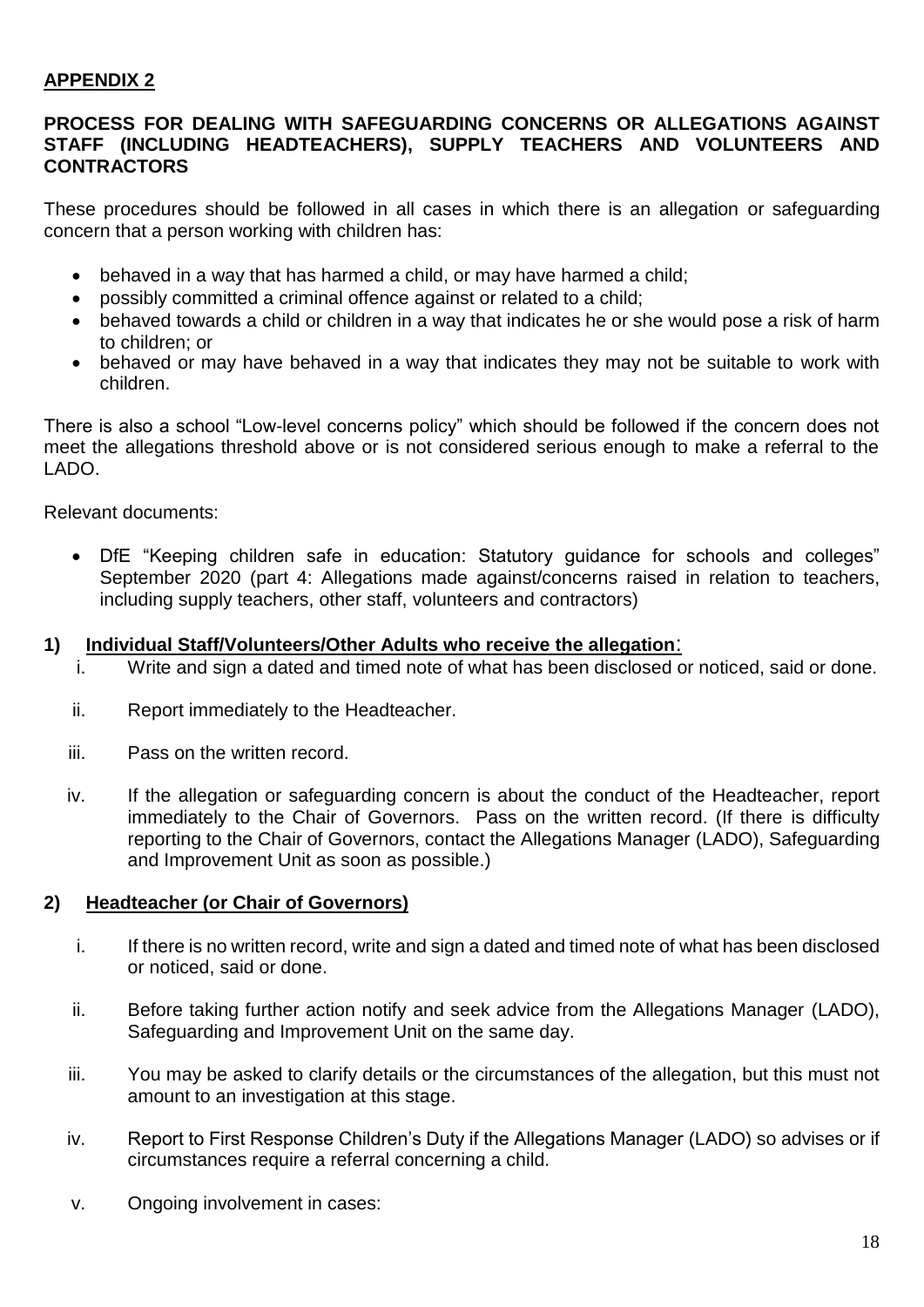- Liaison with the Allegations Manager (LADO)
- Co-operation with the investigating agency's enquiries as appropriate (including working closely with the employment agency in the case of supply teachers).
- Consideration of employment issues and possible disciplinary action where the investigating agencies take no further action.
- Possible referral to the DBS, The Teaching Regulation Agency, depending on the outcome.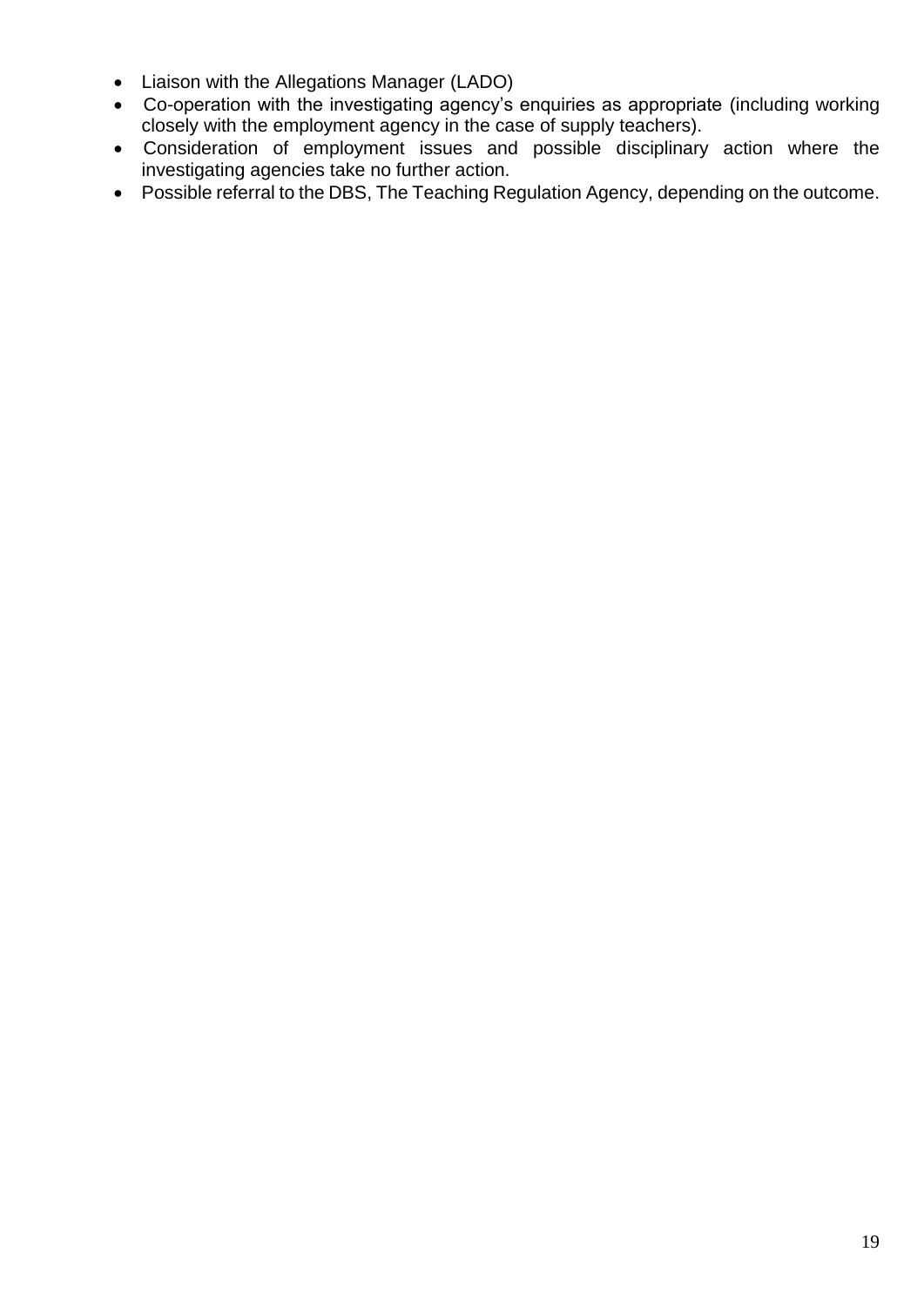#### **Low-level Concerns Policy**

**All schools at Embrace Multi Academy Trust have a Low-level Concerns Policy to support the expectation that all staff must report concerns, no matter how small, about their own behaviour or that of another member of staff, volunteer, supply teacher, contractor or other person working in the school.** 

#### **1.0 Purpose**

- 1.1 This policy sets out a framework whereby staff are expected to report concerns, no matter how small, about their own behaviour or that of another member of staff, volunteer, supply teacher, contractor or other person working in school. Its purpose is to help create and embed a culture of openness, trust and transparency in which the clear values and expected behaviour set out in the "Guidance for safer working practice for those working with children and young people in education settings" (May 2019) (sometimes called the safeguarding code of conduct) are lived, monitored, and reinforced.
- 1.2 The policy should be read in conjunction with the current statutory guidance "Keeping Children Safe in Education" Part 4, Section 2.

#### **2.0 Who does the policy apply to?**

2.1 This policy applies to all staff and other individuals who work or volunteer in school.

#### **3.0 Definition of a low-level concern**

- 3.1 A low-level concern is any concern, no matter how small, even if no more than causing a sense of unease or a 'nagging doubt', that a person working in or on behalf of the school may have acted in a way that:
	- is inconsistent with the "Guidance for safer working practice" (May 2019), including inappropriate conduct outside of work, and
	- does not meet the allegations threshold or is otherwise not considered serious enough to make a referral to the LADO

#### **4.0 Reporting low-level concerns**

- 4.1 Where a low-level concern has been identified this will be reported as soon as possible to the **headteacher**. However, it is never too late to share a low-level concern if this has not already happened.
- 4.2 Where the headteacher is not available, the information will be reported to the DSL or Deputy (ie the most senior member of SLT acting in this role).
- 4.3 Low-level concerns about the DSL will be reported to the headteacher and those about the headteacher will be reported to the Chair of Governors.
- 4.4 Where the low-level concern has been reported to the DSL, they will inform the headteacher of the details as soon as possible.

#### **5.0 Recording concerns**

- 5.1 A summary of the low-level concern should be written down, signed, timed, dated and shared by the person bringing the information forward.
- 5.2 Where concerns are reported verbally to the headteacher a record of the conversation will be made by the headteacher which will be signed, timed, and dated.

#### **6.0 Responding to low-level concerns**

- 6.1 Where a low-level concern has been raised this will be taken seriously and dealt with promptly. The headteacher will:
	- Speak to the person reporting the concern to gather all the relevant information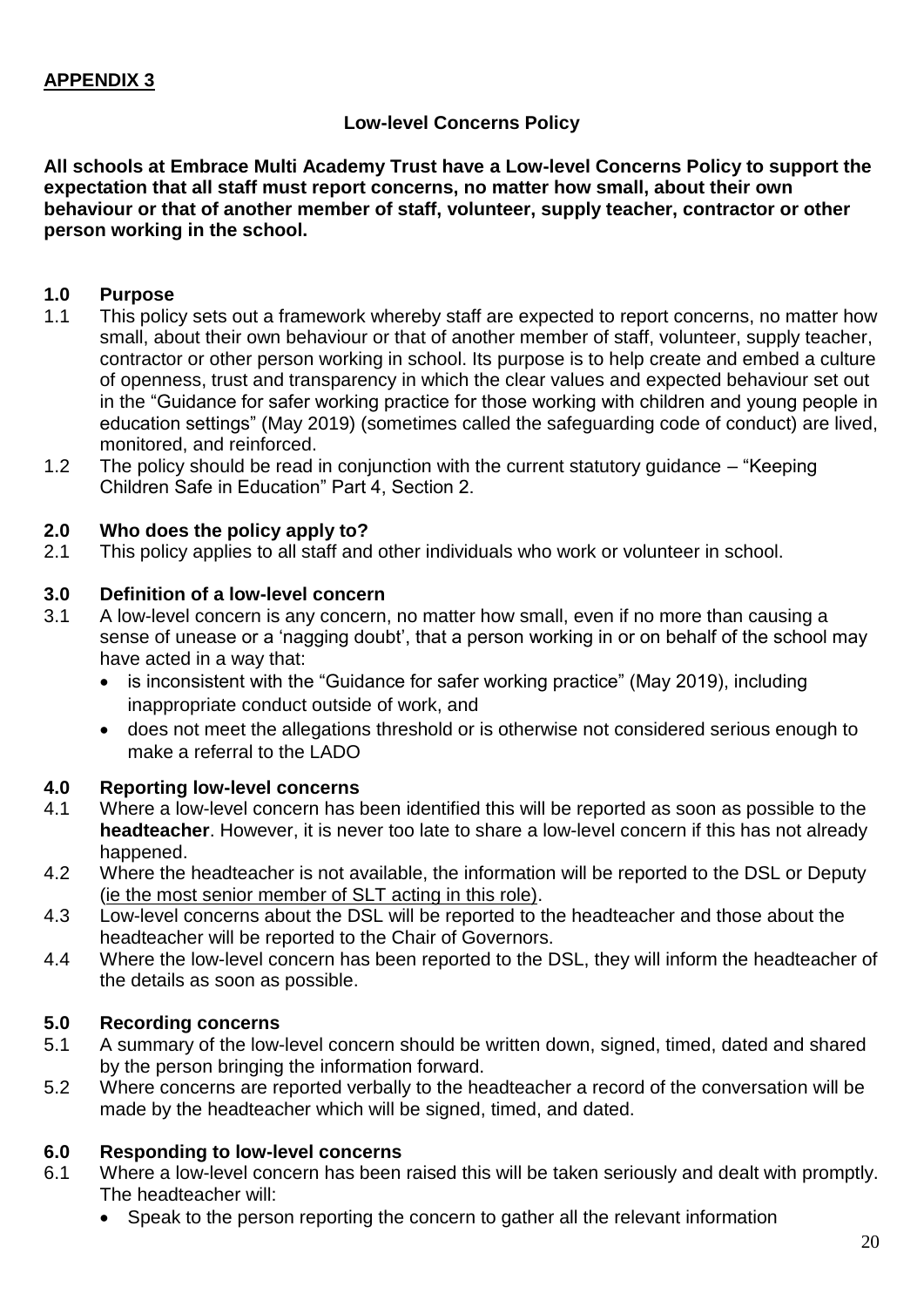- Speak to the individual about the concern raised to ascertain their response, unless advised not to do so by the LADO or Police (HR advice may also need to be taken).
- Where necessary further investigation will be carried out to gather all relevant information. This may involve speaking to any potential witnesses.
- The information reported and gathered will then be reviewed to determine whether the behaviour,

i) is consistent with the "Guidance for safer working practice for those working with children and young people in education settings" (May 2019): no further action will be required,

ii) constitutes a low-level concern: no further action is required, or additional training/guidance/support may be required to rectify the behaviour via normal day to day management processes. The employee should understand that failure to improve or a repeat of the behaviour may lead to further action being taken, e.g. either via the Performance Management Policy or Disciplinary Policy.

iii) is serious enough to consult with or refer to the LADO: a referral should be made to the LADO and advice taken from HR. In this case the school's Managing Allegations procedure within the Safeguarding Policy and Disciplinary Policy will be followed. iv) when considered with any other low-level concerns that have previously been raised about the same individual, should be reclassified as an allegation and referred to the LADO or Police: a referral should be made to the LADO and advice taken from HR. In this case the school's Managing Allegations procedure within the Safeguarding Policy and Disciplinary Policy will be followed.

• Records will be made of, i) all internal conversations including any relevant witnesses, ii) all external conversations eg with the LADO iii) the decision and the rationale for it, iv) any action taken

#### **7.0 Can the reporting person remain anonymous?**

7.1 The person bringing forward the concern will be named in the written record. Where they request to remain anonymous this will be respected as far as possible. However, there may be circumstances where this is not possible e.g. where a fair disciplinary investigation is needed or where a later criminal investigation is required.

#### **8.0 Should staff report concerns about themselves (i.e. self-report)?**

8.1 It may be the case that a person finds themselves in a situation which could be misinterpreted, or might appear compromising to others; or they may have behaved in a manner which on reflection they consider falls below the standard set out in the "Guidance for safer working practice". In these circumstances they should self-report. This will enable a potentially difficult situation to be addressed at an early opportunity if necessary.

#### **9.0 Where behaviour is consistent with the "Guidance for safer working practice" (May 2019)**

9.1 Feedback will be given to both parties to explain why the behaviour was consistent with the "Guidance for safer working practice".

#### **10.0 Should the low-level concerns file be reviewed?**

10.1 The records will be reviewed periodically, and whenever a new low-level concern is added, so that potential patterns of concerning, problematic or inappropriate behaviour can be identified and referred to the LADO if required. A record of these reviews will be retained.

#### **11.0 References**

11.1 Low-level concerns will not be included in references unless a low-level concern, or group of concerns, has met the threshold for referral to the LADO and found to be substantiated.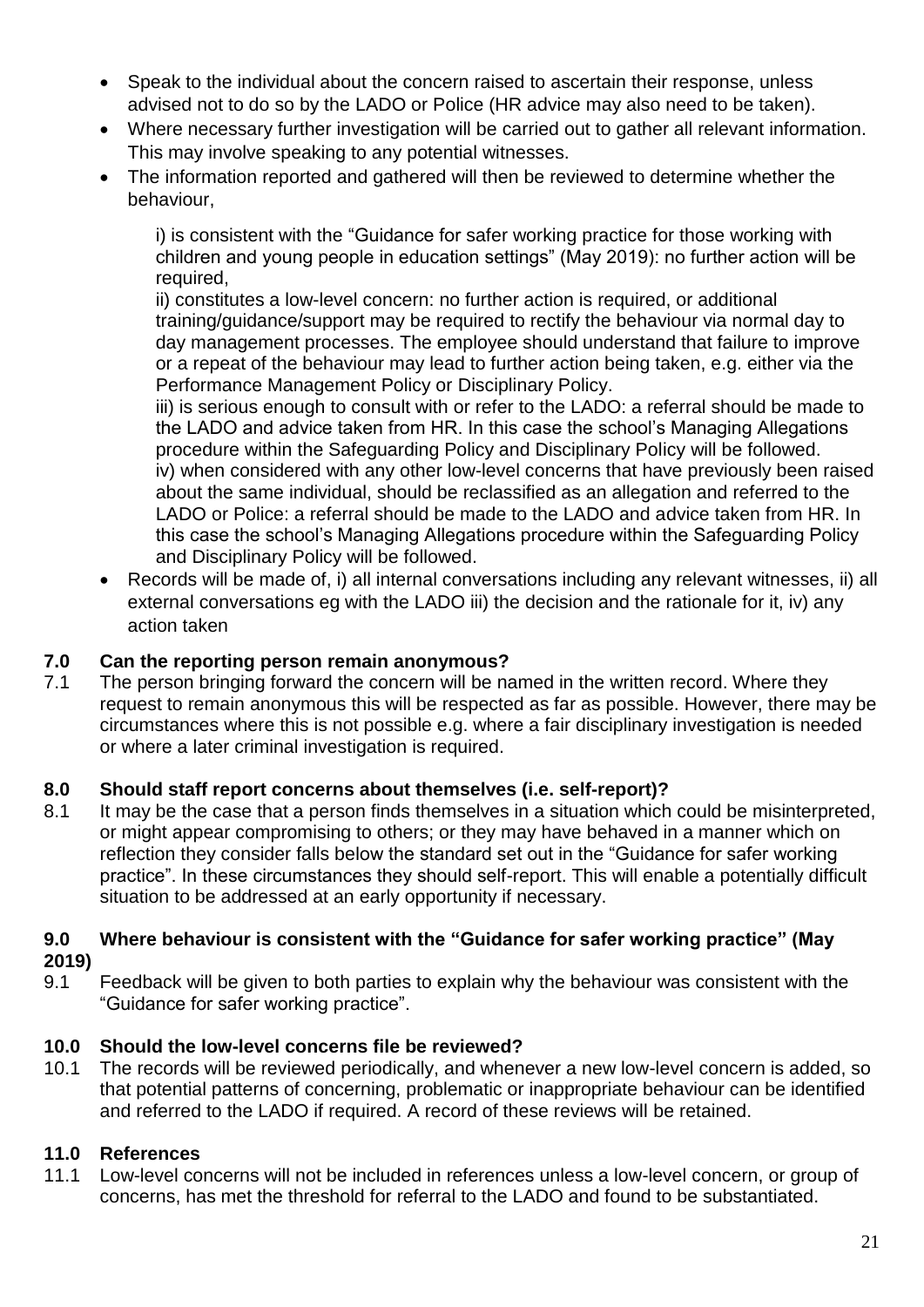#### **12.0 What is the role of the Governing Board?**

12.1 The headteacher will regularly inform the Governing Board about the implementation of the low-level concerns policy including any evidence of its effectiveness eg with relevant data. The Safeguarding Governor may also review an anonymised sample to ensure that these concerns have been handled appropriately.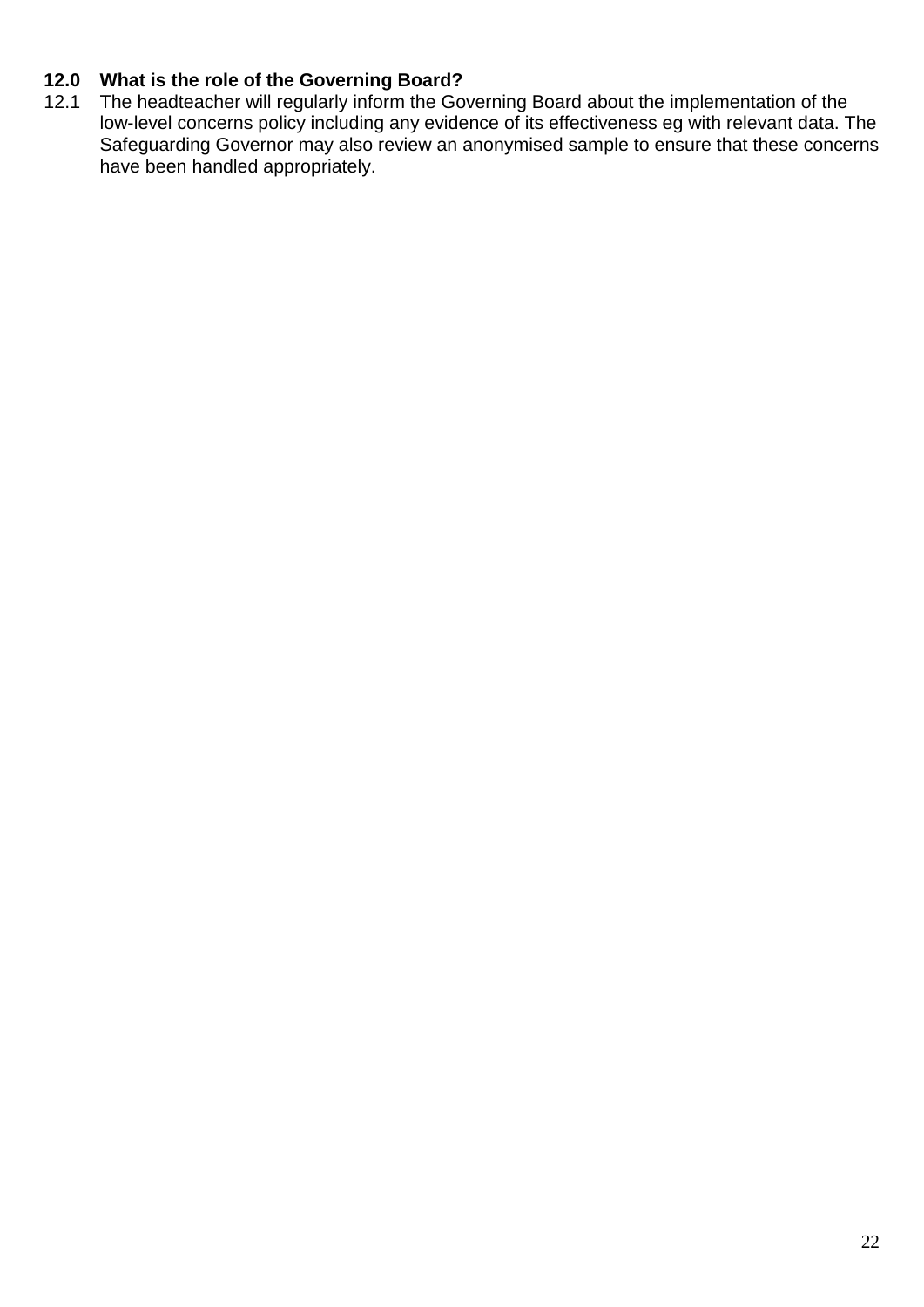#### **Early Years Foundation Stage (EYFS) Policy for the use of Cameras and Mobile Phones**

To ensure the safety and welfare of the children in our care this policy outlines the protocol for the use of personal mobile phones and cameras in the school.

- All staff must ensure that their mobile phones, personal cameras and recording devices are stored securely during working hours on school premises or when on outings. (This includes visitors, volunteers and students)
- Mobile phones must not be used in any teaching area in school or within toilet or changing areas
- Only school equipment should be used to record classroom activities. Photos should be put on the school system as soon as possible and not sent to or kept on personal devices
- During school outings nominated staff will have access to a school mobile which can be used for emergency or contact purposes
- All telephone contact with parents or carers must be made on the school phone and a note kept
- Parents or carers are permitted to take photographs of their own children during a school production or event. The school protocol requires that photos of other people's children are not published on social networking sites such as Facebook.

#### **APPENDIX 5**

#### **Safeguarding pupils who are vulnerable to extremism and radicalisation**

Our school recognises the duties placed on us by the Counter Terrorism Bill (July 2015) to prevent our pupils being drawn into terrorism.

These include:

- Assessing the risk of pupils being drawn into terrorism (see Appendix 5)
- Working in partnership with relevant agencies (including making referrals) under the Safeguarding Children Partnership procedures
- Appropriate staff training
- Appropriate online filtering

Our school is committed to actively promoting the fundamental British values of democracy, the rule of law, individual liberty and mutual respect and tolerance of those with different faiths and beliefs. The pupils are encouraged to develop and demonstrate skills and attitudes that will allow them to participate fully in and contribute positively to life in modern Britain.

There is a current threat from terrorism in the UK and this can include the exploitation of vulnerable young people, aiming to involve them in terrorism or to be active in supporting terrorism.

Our school seeks to protect children and young people against the messages of all violent extremism including but not restricted to those linked to Islamic Ideology, Far Right / Neo Nazi / White Supremacist ideology etc. Concerns should be referred to the Single Point Of Contact (SPOC) (usually a Designated Safeguarding Lead or Headteacher) who have local contact details for the Prevent Engagement Team (Police) and Channel referrals. They will also consider whether circumstances require Police to be contacted urgently.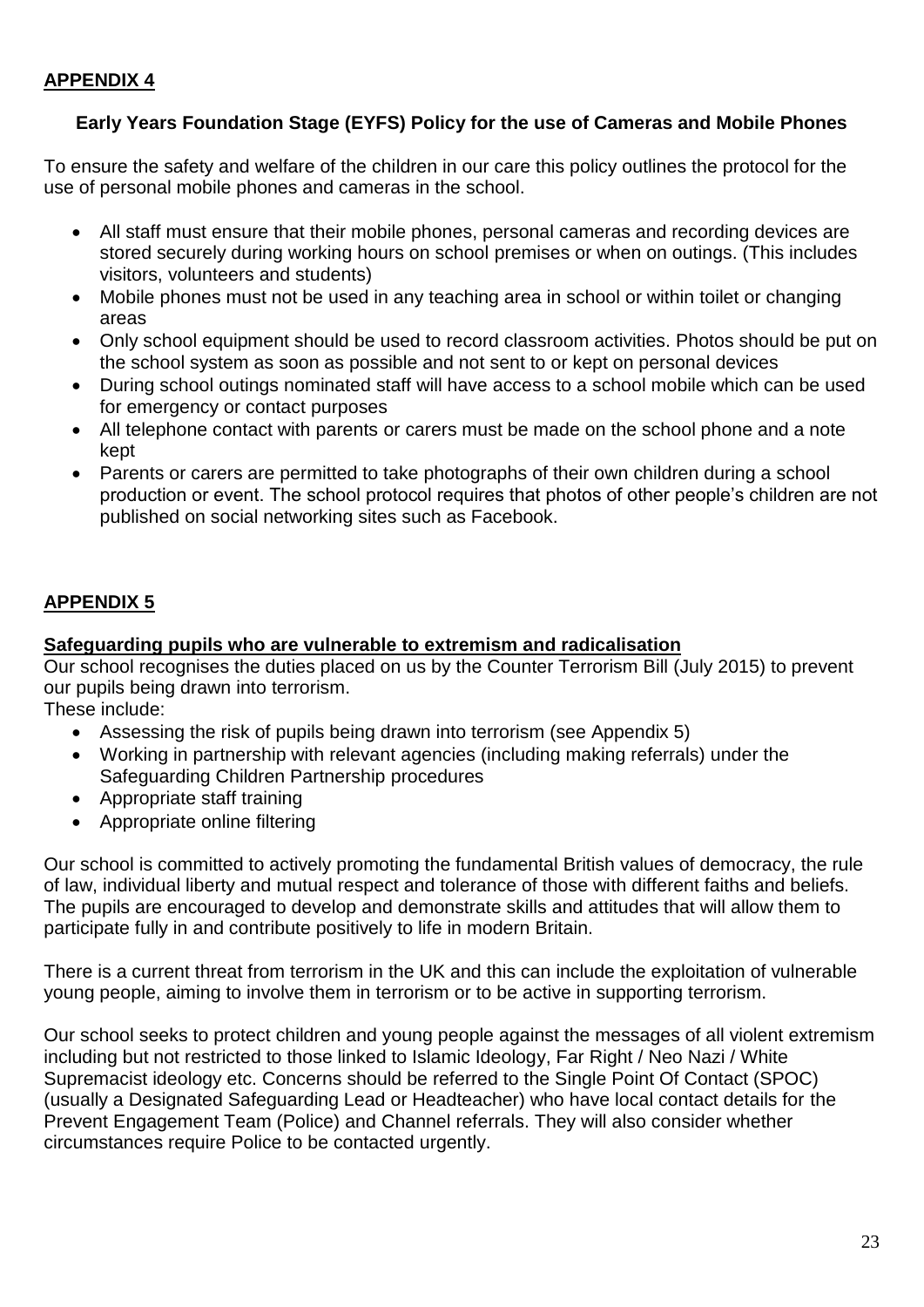## **APPENDIX 6 Radicalisation and Extremism Risk Assessment**

School: Huncote Community Primary School Academy Trust

|                                                                                                                                                                                                                                                                 |                                                                  |                                                 | Yes/No                                                                                                                                                                                                                                                      | Evidence                                                                                    |  |  |  |
|-----------------------------------------------------------------------------------------------------------------------------------------------------------------------------------------------------------------------------------------------------------------|------------------------------------------------------------------|-------------------------------------------------|-------------------------------------------------------------------------------------------------------------------------------------------------------------------------------------------------------------------------------------------------------------|---------------------------------------------------------------------------------------------|--|--|--|
| Does the school have a policy?                                                                                                                                                                                                                                  |                                                                  | Y                                               | Within safeguarding                                                                                                                                                                                                                                         |                                                                                             |  |  |  |
| Does the school work with outside<br>agencies on radicalisation and extremism<br>e.g. Channel?                                                                                                                                                                  |                                                                  | N                                               | We would do if required and appropriate                                                                                                                                                                                                                     |                                                                                             |  |  |  |
| Have staff received appropriate training?                                                                                                                                                                                                                       |                                                                  | Y<br>$\mathsf{N}$                               | HT is DSL Safeguarding and PREVENT<br>17.09.19.<br>Staff updating Safeguarding training Jan<br>4 <sup>th</sup> 2016. Updates provided termly. New<br>staff sent on asap after arriving.<br><b>Teaching Staff Updated PREVENT</b><br>Training Sept 6th 2016. |                                                                                             |  |  |  |
| lead?                                                                                                                                                                                                                                                           | Has the school got a trained Prevent                             |                                                 | Y                                                                                                                                                                                                                                                           | HТ                                                                                          |  |  |  |
| with? (DSL)                                                                                                                                                                                                                                                     | Do staff know who to discuss concerns                            |                                                 | Y                                                                                                                                                                                                                                                           | HT- DSL, Assist Head -DDSL - decide if<br>referral required.                                |  |  |  |
|                                                                                                                                                                                                                                                                 | Is suitable filtering of the internet in place?                  |                                                 | Υ                                                                                                                                                                                                                                                           |                                                                                             |  |  |  |
| Do children know who to talk to about their<br>concerns?                                                                                                                                                                                                        |                                                                  | Y                                               |                                                                                                                                                                                                                                                             |                                                                                             |  |  |  |
| Are there opportunities for children to learn<br>about radicalisation and extremism?                                                                                                                                                                            |                                                                  |                                                 | Y                                                                                                                                                                                                                                                           | <b>Assembly Themes</b><br>Items in the news discussed                                       |  |  |  |
|                                                                                                                                                                                                                                                                 | Have any cases been reported?                                    |                                                 | N                                                                                                                                                                                                                                                           |                                                                                             |  |  |  |
| Are individual pupils risk assessed?                                                                                                                                                                                                                            |                                                                  |                                                 | N                                                                                                                                                                                                                                                           | N/A                                                                                         |  |  |  |
| What factors make the school community<br>potentially vulnerable to being<br>radicalised?<br>(e.g. EDL local base, extreme religious<br>views promoted locally, tensions<br>between local communities, promotion of<br>radical websites by some pupils/parents) |                                                                  |                                                 | None.                                                                                                                                                                                                                                                       | Only far right wing views may be present in a<br>predominantly white school catchment area. |  |  |  |
|                                                                                                                                                                                                                                                                 | Comment on the school's community, locality and relevant history |                                                 |                                                                                                                                                                                                                                                             |                                                                                             |  |  |  |
| Predominantly white school catchment area. No locality or relevant history issues.                                                                                                                                                                              |                                                                  |                                                 |                                                                                                                                                                                                                                                             |                                                                                             |  |  |  |
| <b>Risk</b>                                                                                                                                                                                                                                                     | Low                                                              |                                                 | Way Forward                                                                                                                                                                                                                                                 |                                                                                             |  |  |  |
| evaluation                                                                                                                                                                                                                                                      | <b>Medium</b>                                                    | Completion of up to date training of all staff. |                                                                                                                                                                                                                                                             |                                                                                             |  |  |  |
|                                                                                                                                                                                                                                                                 | High                                                             |                                                 |                                                                                                                                                                                                                                                             |                                                                                             |  |  |  |
|                                                                                                                                                                                                                                                                 |                                                                  |                                                 |                                                                                                                                                                                                                                                             | K. Cuntervidge                                                                              |  |  |  |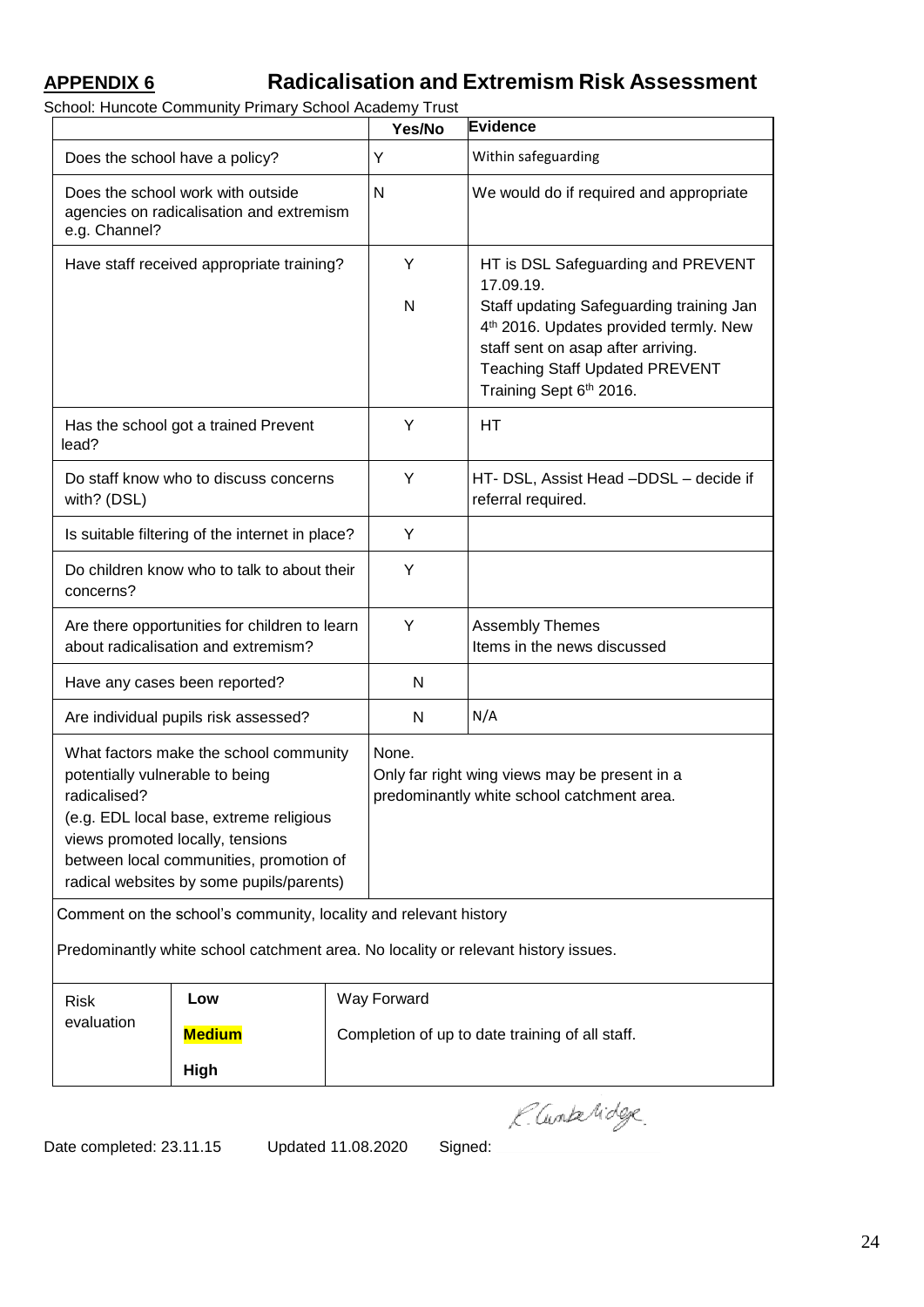#### **APPENDIX 7**

#### **Female Genital Mutilation**

Section 5B of the Female Genital Mutilation Act 2003 and section 74 of the Serious Crime Act 2015 places a mandatory duty on teachers along with social workers and healthcare professionals to report to the police where they discover that FGM appears to have been carried out on a girl under 18 or where a girl discloses that she has undergone FGM. The school's response to FGM will take into account the government guidance, "Multi-agency statutory guidance on female genital mutilation" " updated October 2018. Staff will also follow the established safeguarding procedure by reporting any such concerns to the Designated Safeguarding Lead and a report must also be made to the Police.

There will be a considered safeguarding response towards any girl who is identified as being at risk of FGM (eg there is a known history of practising FGM in her family, community or country of origin) which may include sensitive conversations with the girl and her family, sharing information with professionals from other agencies and/or making a referral to Children's Social Care. If the risk of harm is imminent there are a number of emergency measures that can be taken including police protection, an FGM protection order and an Emergency Protection Order.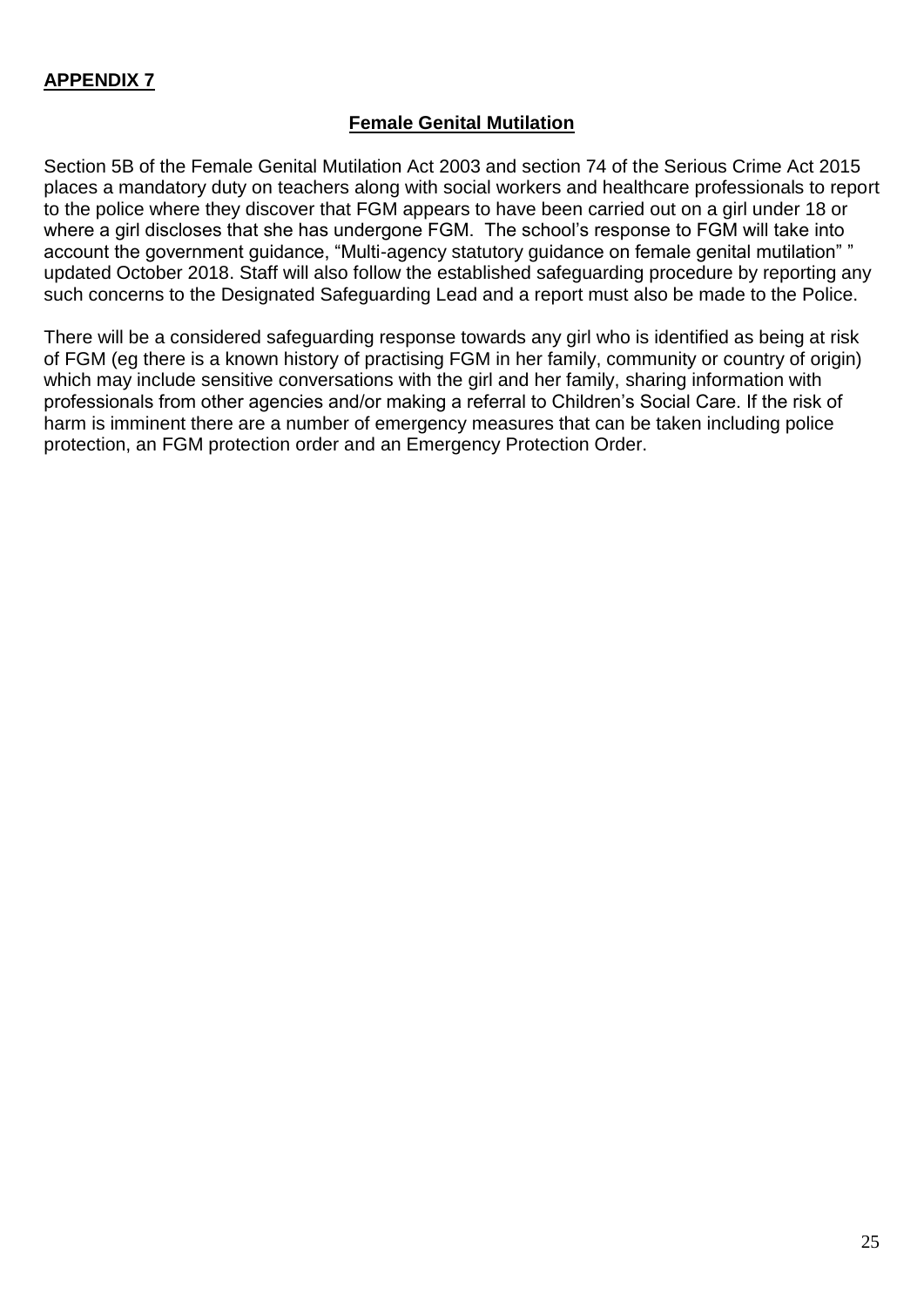#### **Indicators of abuse and neglect**



Abuse, neglect and safeguarding issues are rarely standalone events that can be covered by one definition or label. In most cases, multiple issues will overlap with one another.

**Physical abuse:** a form of abuse which may involve hitting, shaking, throwing, poisoning, burning or scalding, drowning, suffocating or otherwise causing physical harm to a child. Physical harm may also be caused when a parent or carer fabricates the symptoms of, or deliberately induces, illness in a child.

**Emotional abuse:** the persistent emotional maltreatment of a child such as to cause severe and adverse effects on the child's emotional development. It may involve conveying to a child that they are worthless or unloved, inadequate, or valued only insofar as they meet the needs of another person. It may include not giving the child opportunities to express their views, deliberately silencing them or 'making fun' of what they say or how they communicate. It may feature age or developmentally inappropriate expectations being imposed on children. These may include interactions that are beyond a child's developmental capability as well as overprotection and limitation of exploration and learning, or preventing the child from participating in normal social interaction. It may involve seeing or hearing the ill-treatment of another. It may involve serious bullying (including cyberbullying), causing children frequently to feel frightened or in danger, or the exploitation or corruption of children. Some level of emotional abuse is involved in all types of maltreatment of a child, although it may occur alone.

**Sexual abuse:** involves forcing or enticing a child or young person to take part in sexual activities, not necessarily involving a high level of violence, whether or not the child is aware of what is happening. The activities may involve physical contact, including assault by penetration (for example rape or oral sex) or non-penetrative acts such as masturbation, kissing, rubbing and touching outside of clothing. They may also include non-contact activities, such as involving children in looking at, or in the production of, sexual images, watching sexual activities, encouraging children to behave in sexually inappropriate ways, or grooming a child in preparation for abuse. Sexual abuse can take place online, and technology can be used to facilitate offline abuse. Sexual abuse is not solely perpetrated by adult males. Women can also commit acts of sexual abuse, as can other children. The sexual abuse of children by other children is a specific safeguarding issue in education.

**Neglect:** the persistent failure to meet a child's basic physical and/or psychological needs, likely to result in the serious impairment of the child's health or development. Neglect may occur during pregnancy, for example, as a result of maternal substance abuse. Once a child is born, neglect may involve a parent or carer failing to: provide adequate food, clothing and shelter (including exclusion from home or abandonment); protect a child from physical and emotional harm or danger; ensure adequate supervision (including the use of inadequate care-givers); or ensure access to appropriate medical care or treatment. It may also include neglect of, or unresponsiveness to, a child's basic emotional needs.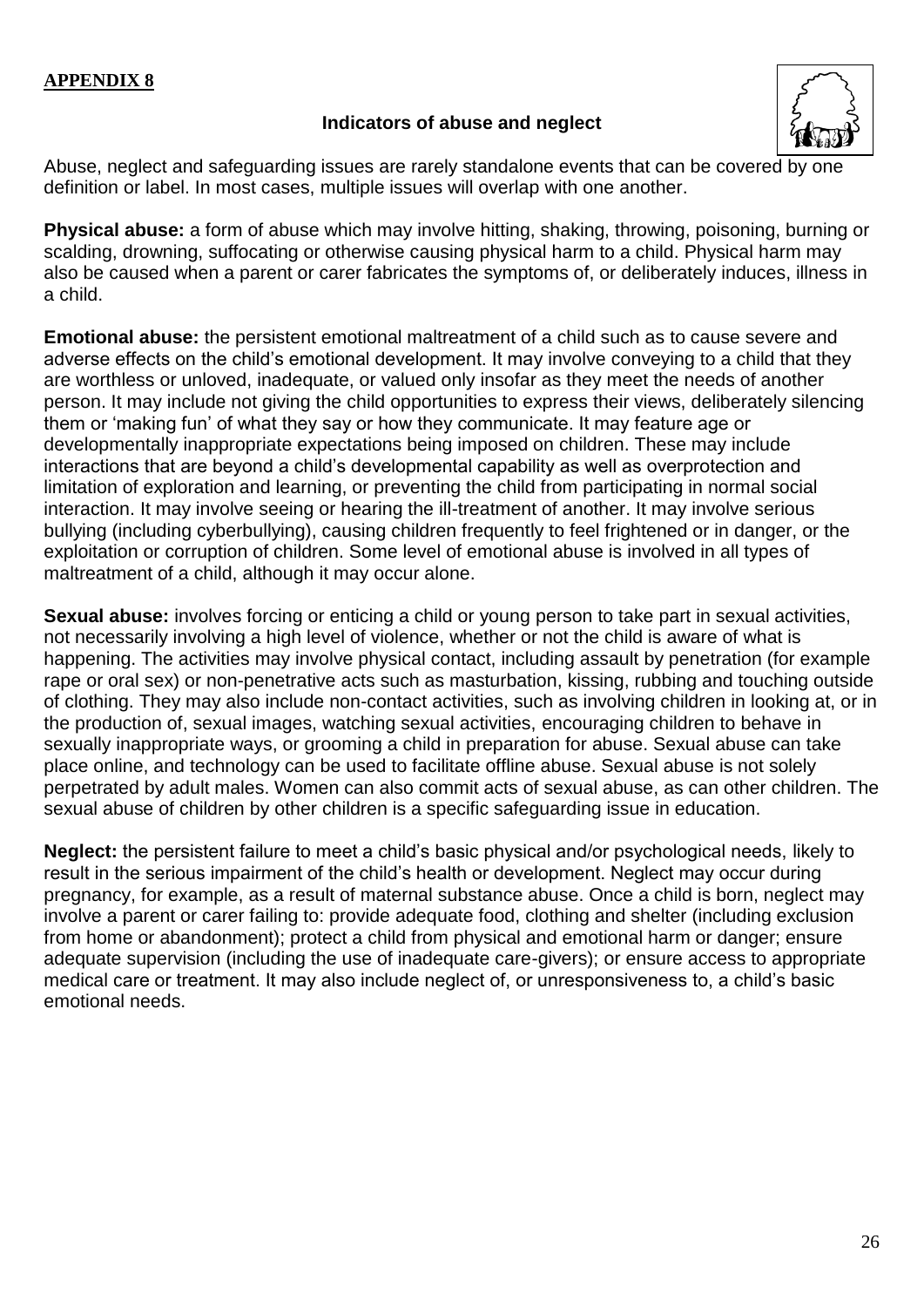# Huncote Primary School **Amber Alert Concern Record**

This record to be completed for concerns of possible child protection significance

|                                         | Date |                    |                 | Day & Time           |                                   |  |  |  |
|-----------------------------------------|------|--------------------|-----------------|----------------------|-----------------------------------|--|--|--|
| Child's Name                            |      |                    |                 | Adult Present (name) |                                   |  |  |  |
| Who else was present?                   |      |                    |                 |                      |                                   |  |  |  |
| What is the nature of the concern?      |      |                    |                 |                      |                                   |  |  |  |
|                                         |      |                    |                 |                      |                                   |  |  |  |
|                                         |      |                    |                 |                      |                                   |  |  |  |
|                                         |      |                    |                 |                      |                                   |  |  |  |
|                                         |      |                    |                 |                      |                                   |  |  |  |
|                                         |      |                    |                 |                      |                                   |  |  |  |
|                                         |      |                    |                 |                      |                                   |  |  |  |
|                                         |      |                    |                 |                      |                                   |  |  |  |
|                                         |      |                    |                 |                      |                                   |  |  |  |
|                                         |      |                    |                 |                      |                                   |  |  |  |
|                                         |      |                    |                 |                      |                                   |  |  |  |
|                                         |      |                    |                 |                      |                                   |  |  |  |
|                                         |      |                    |                 |                      |                                   |  |  |  |
|                                         |      |                    |                 |                      |                                   |  |  |  |
|                                         |      |                    |                 |                      |                                   |  |  |  |
| How was this                            |      |                    |                 |                      |                                   |  |  |  |
| <b>Information Obtained?</b>            |      |                    |                 |                      |                                   |  |  |  |
| Is this your fact,                      |      |                    |                 |                      |                                   |  |  |  |
| observation, allegation                 |      |                    |                 |                      |                                   |  |  |  |
| or opinion?                             |      |                    |                 |                      |                                   |  |  |  |
| Signed                                  |      |                    |                 | Date                 | Time                              |  |  |  |
|                                         |      |                    |                 |                      |                                   |  |  |  |
| Notes handed<br>to $\operatorname{DSL}$ |      |                    | <b>DSL</b> Name |                      | $\operatorname{DSL}$<br>Signature |  |  |  |
| when?                                   |      |                    |                 |                      |                                   |  |  |  |
| For DSL Use                             |      | <b>DSL</b> Initial |                 |                      |                                   |  |  |  |
| Only                                    |      | Actions            |                 |                      |                                   |  |  |  |